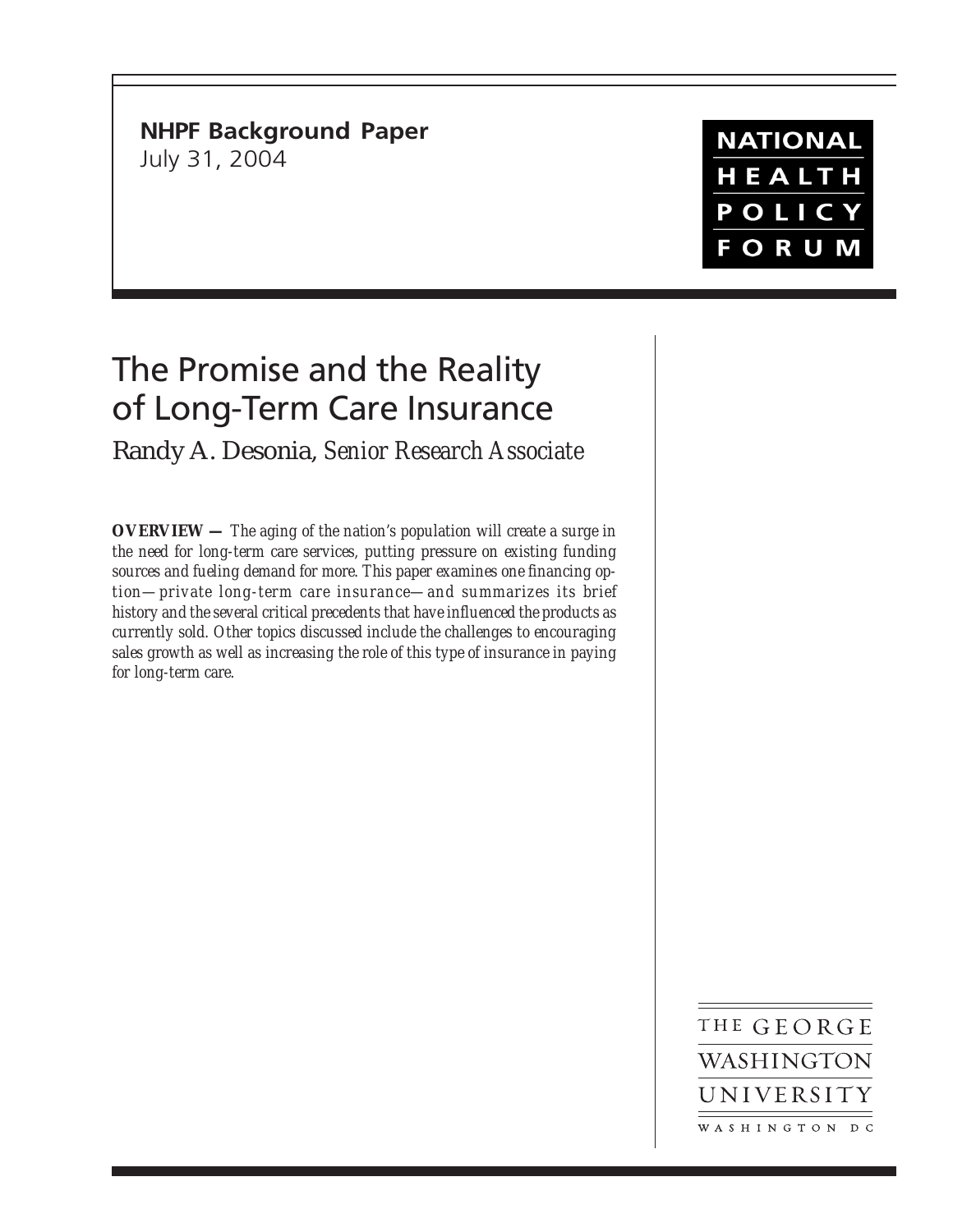# **Contents**

| THE AGING POPULATION: CREATING UNPRECEDENTED DEMANDS              |
|-------------------------------------------------------------------|
| Figure 1: Projections of National Long-Term Care Expenditures for |
| Figure 2: Estimated Spending on Long-Term Care for Older Adults   |
|                                                                   |
| Figure 3: Annual Sales of LTCI, 1988 through 2002                 |
|                                                                   |
|                                                                   |
|                                                                   |
| The Third Wave: Renewed Interest and Growth  11                   |
|                                                                   |
|                                                                   |
|                                                                   |
|                                                                   |
| Addressing the Risks Created by the Time Warp  15                 |
|                                                                   |
|                                                                   |
|                                                                   |
|                                                                   |
|                                                                   |
| APPENDIX: GLOSSARY OF KEY TERMS IN LTCI  31                       |

**National Health Policy Forum** 2131 K Street NW, Suite 500 Washington DC 20037

202/872-1390 202/862-9837 [fax] nhpf@gwu.edu [e-mail] www.nhpf.org [web]

**Judith Miller Jones** *Director*

**Sally Coberly** *Deputy Director*

**Monique Martineau** *Publications Director*

**NHPF** is a nonpartisan education and information exchange for federal health policymakers.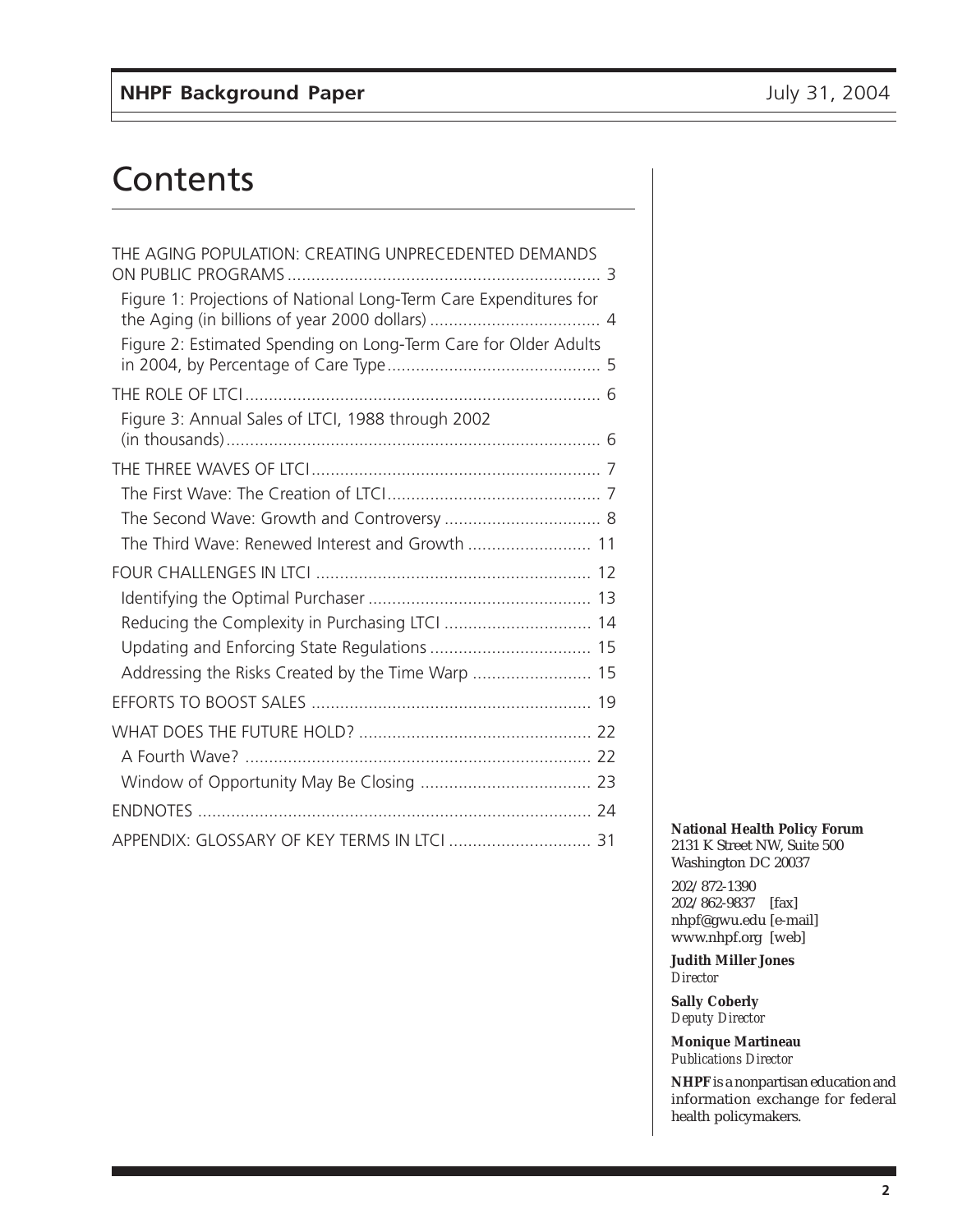# The Promise and the Reality of Long-Term Care Insurance

Since the early 1980s, the warnings have been clear: the aging of the baby boom generation will create massive financing challenges for federal and state governments.<sup>1</sup> Substantially more people will be eligible for Social Security and Medicare, and they will not only need more acute and chronic medical care services, but also more appropriate services: home and community supportive care and medical care delivered by professionals trained in geriatrics. The growth in demand for these longterm care services will greatly increase burdens on an already strained public sector system that finances most of this care.

Yet, despite growing knowledge of this vulnerability, the nation as a whole is still not adequately prepared.<sup>2</sup> Public programs cannot bear the burden currently, new trust funds have not been created, and consensus has not been reached over whether to expand Medicare or Medicaid to finance the growing demand for services. And few members of the baby boom generation are independently prepared to finance all the care they may need in their later years.

As of late, the most frequently discussed option for raising new monies to finance long-term care has been voluntary, private long-term care insurance (LTCI). Sales of such insurance over the years have grown steadily, and although more people are now protected from unexpected long-term care costs—some through the growth of annuities or savings the proportion of older adults who have purchased coverage remains small. Moreover, it is not clear whether the growth in long-term care insurance sales will be sustained or become sufficient enough to make a major contribution in financing long-term care.

To further an understanding of the role LTCI might play in the future, this background paper provides a brief summary of its history, reviews the key milestones that have determined the characteristics of the modern LTCI products, and highlights opportunities and challenges in LTCI becoming a major payer.

## **THE AGING POPULATION: CREATING UNPRECEDENTED DEMANDS ON PUBLIC PROGRAMS**

A brief look at the facts is sufficient to convey the extent of the looming long-term care crisis. Between 2000 and 2030, the number of people aged 65 and older will double, dramatically changing the proportion of the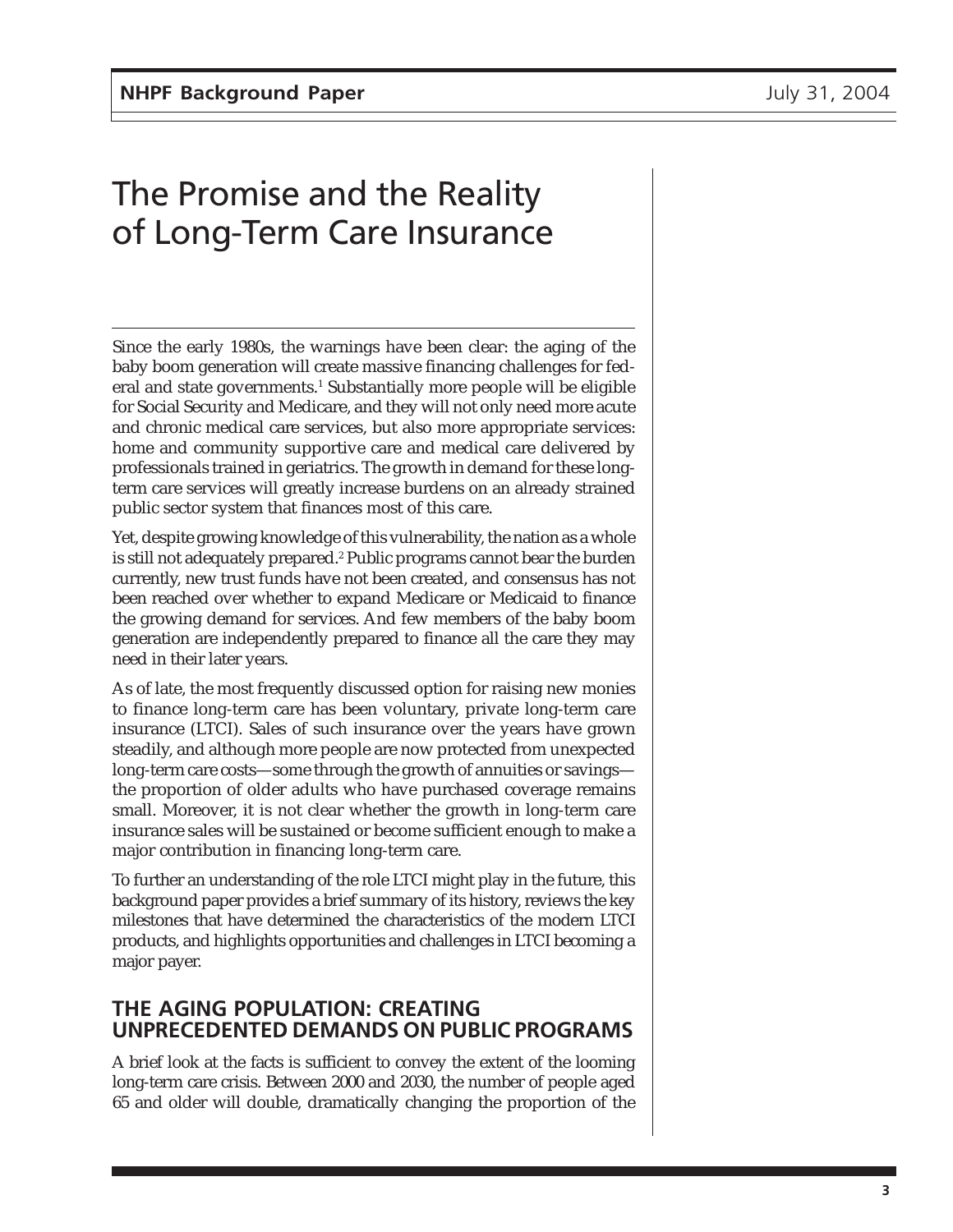nation's older adult population from 12.4 percent to 21.5 percent.<sup>3</sup> Older adults also have a higher prevalence of disability: one estimate puts the disability rate for people aged 18 to 64 at 3.2 percent in contrast with the rate for people aged 65 and older at 22 percent.<sup>4</sup> Given these two factors, the number of people with disabilities will swell.

With this kind of growth in the aging population, the demand for more geriatric medical and supportive services will grow substantially. The result of this increased demand will be a significant rise in long-term care expenditures for older adults, from a projected \$135 billion to \$295 billion by 2030 (Figure 1).<sup>5</sup> Such cost growth will place increased burdens on the primary payers of services of long-term care for older adults: Medicare, Medicaid, and individuals' out-of-pocket payments (Figure 2). (Although not a point of discussion in this paper, it is important to acknowledge that the growth in demand for services will also put pressure on the largest source of long-term care assistance, the unpaid care provided by family and friends.<sup>6</sup>)



*Source: Congressional Budget Office, "Projections of Expenditures for Long-Term Care Services for the Elderly," memorandum, Washington, DC, March 1999. These numbers assume growth in LTCI sales.*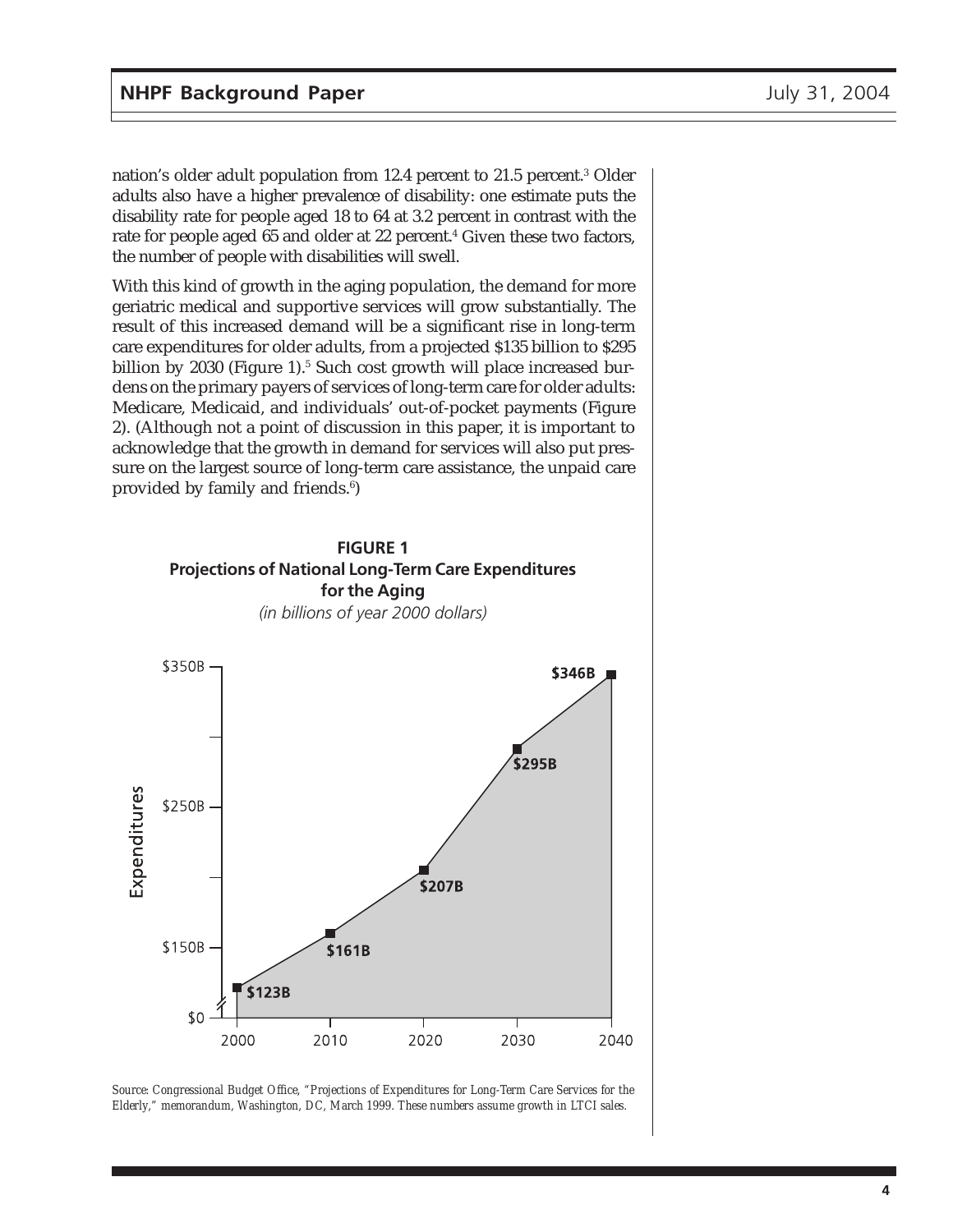Medicare's role in financing long-term care for older adults is limited. It covers primarily medical care costs, but it also pays for some care provided by nursing homes and other suppliers of long-term care services. These services are generally received over a short period of time and are related to an acute episode. For example, the Medicare coverage of nursing home services is limited to short-term post-acute stays of up to 100 days of illness after hospitalization.<sup>7</sup> Medicare's home health benefit, the closest the program comes to paying for long-term care, does provide in-home services to some persons with chronic conditions as long as they are homebound and also need skilled care. Nonetheless, Medicare expenditures for these type of services are projected to increase from an estimated \$34 billion in 2004 to a projected \$51 billion in 2020, which is the last year projected by the Congressional Budget Office (CBO).8





*Source: Congressional Budget Office,* Financing Long-Term Care for the Elderly*, Washington, DC, April 2004. This calculation does not include informal care provided by family and friends.*

The bulk of the purchased services that are more commonly associated with long-term care, that is, extended stays in nursing homes, assisted living facilities, adult day care, and in-home supportive services, are covered by the other two payers. Medicaid is the largest public sector payer of older adults' long-term care. In 2004, Medicaid's long-term care costs for older adults will amount to \$47 billion and are projected to grow to \$75 billion in 2020. The other principal "payer," consumer outof-pocket payments, reached an estimated \$44 billion in 2004 and is projected to decline slightly to \$43 billion in 2020.

The projected total costs of Medicare and Medicaid, including acute care services, have been identified as the largest source of federal budget uncertainty in terms of spending. In 2003, the two programs consumed 3.9 percent of the nation's gross domestic product (GDP); by 2030, they could consume between 5.7 and 11.5 percent of the GDP, depending on the rate of inflation.<sup>9</sup> Thus, it is likely that there will be growing pressure to better control the growth in expenditures for the programs and not to allow them to assume more responsibility for future long-term care costs.

Some policymakers are turning elsewhere to find relief. Out-of-pocket contributions are projected to continue as a significant source of payment in the future, but many baby boomers will not have sufficient savings to cover their future health care bills entirely.10 Thus, attention has turned to examining whether a growth in the purchase of private long-term care insurance can address the financing challenge.<sup>11</sup>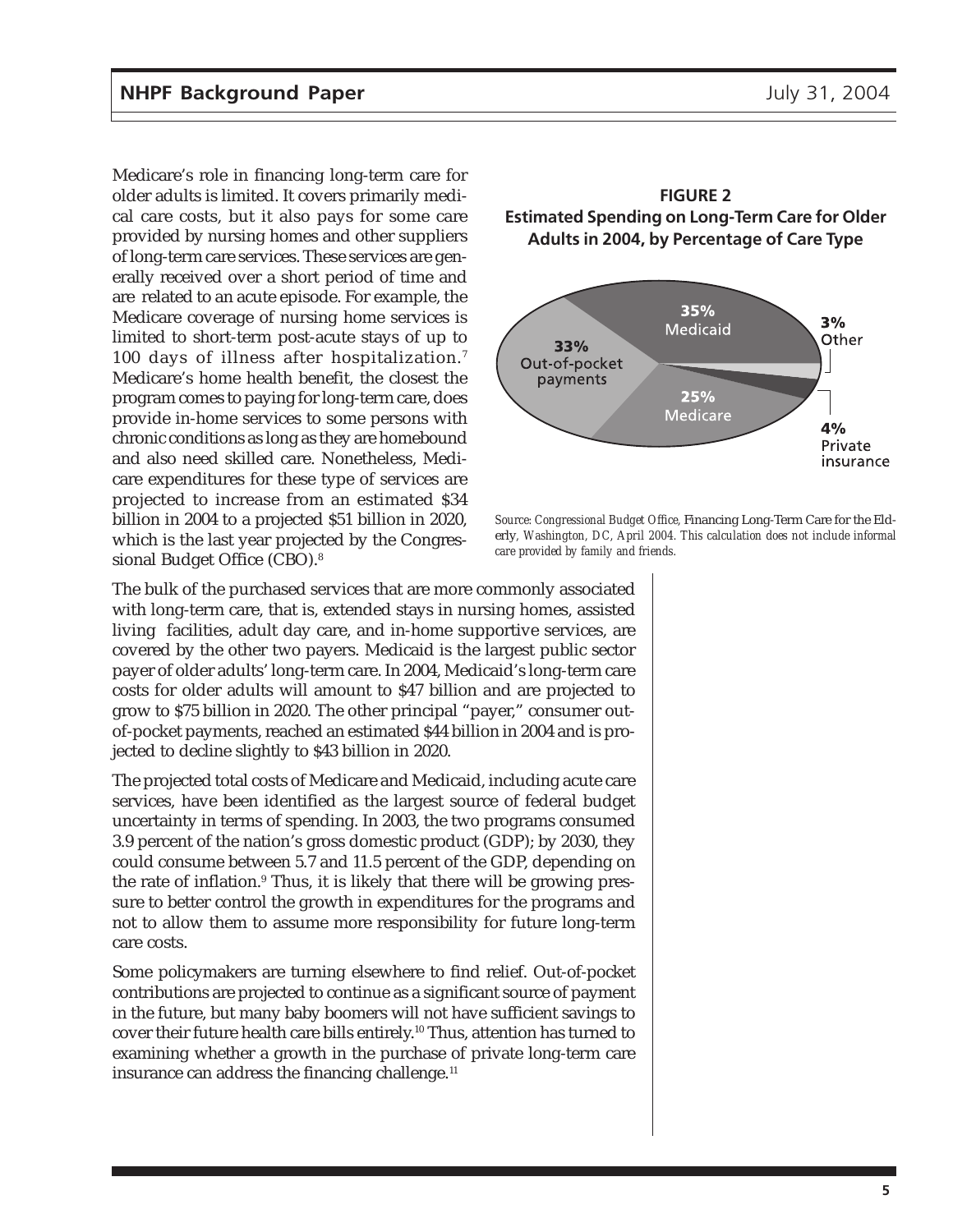901

## **THE ROLE OF LTCI**

Voluntary LTCI plays a small role in financing the long-term care bills of older adults. In 2002, the trade association America's Health Insurance Plans reported that \$1.4 billion was paid in claims under LTCI.<sup>12</sup> However, a CBO analysis indicated that if sales grow significantly, LTCI payments could reach \$36 billion by 2020, paying 17 percent of older adults' long-term care bills.13 Sales have been growing: from 1998 to 2002, LTCI sales increased at an annual rate of approximately 10 percent (Figure 3).<sup>14</sup>

Such figures give hope that not only will more people be protected from the risk of long-term care costs but also that increased sales can relieve some of the pressure on the struggling Medicaid program. Two studies have projected that with increased LTCI sales, Medicaid expenditures for nursing home services could be reduced by as much as 21 to 28 percent in the future.<sup>15</sup>

To achieve such Medicaid savings, sales must grow substantially, and most of the policyholders must retain their coverage over the years. For example, one of the studies projecting Medicaid savings assumed that everyone 35 and older who could afford to buy LTCI purchased it and that three-quarters of the purchasers retained their policy until 2030.16

## **FIGURE 3 Annual Sales of LTCI, 1988 through 2002**



*Source: Susan Coronel,* Long-Term Care Insurance in 2002*, America's Health Insurance Plans, June 2004.*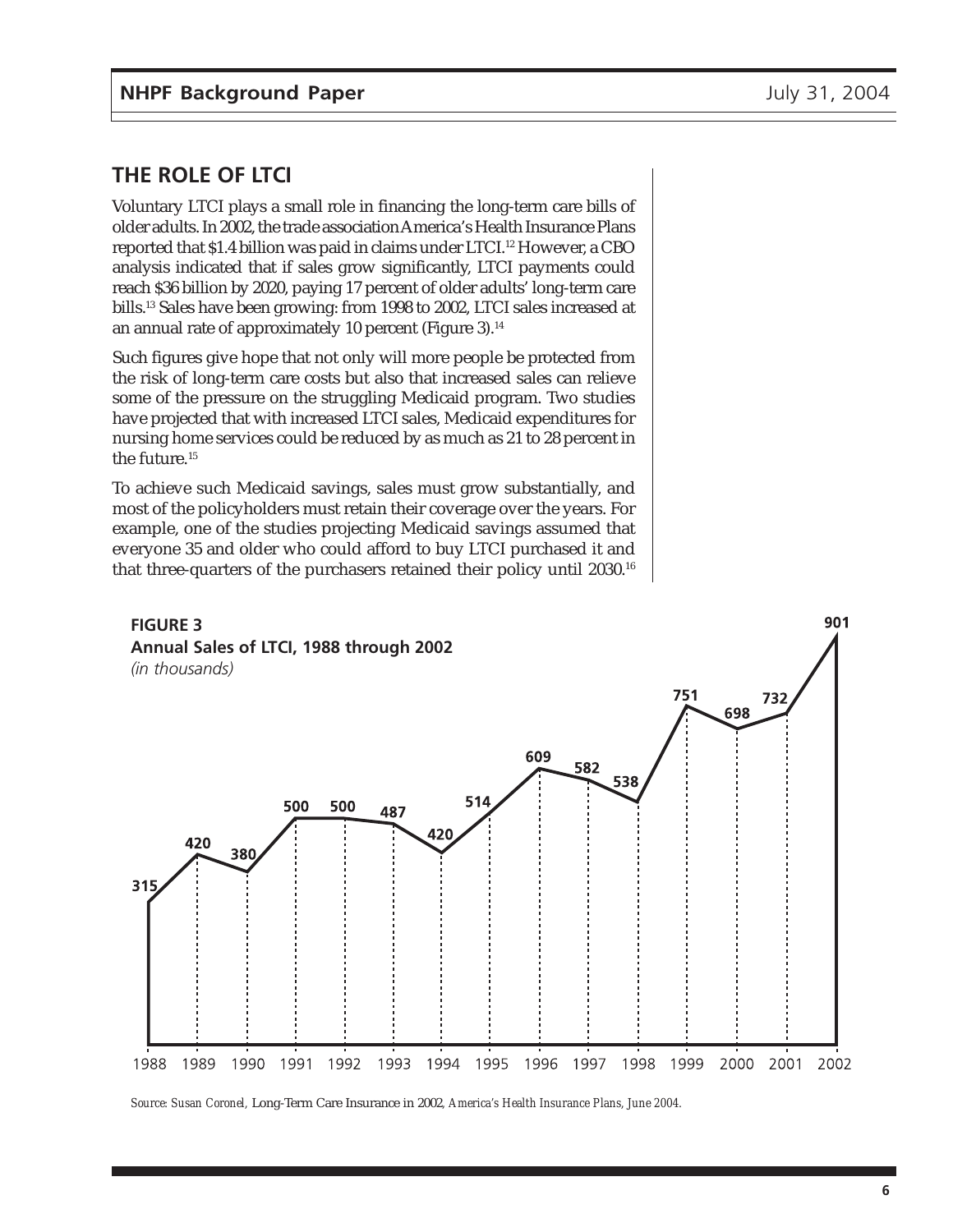For older adults, who were assumed to have the lowest affordability rate at 31 percent, the assumption represents a tripling of sales.<sup>17</sup> For the younger age groups, the resulting sales increase would be much higher.

## **THE THREE WAVES OF LCTI**

To help determine whether LTCI can achieve a growth rate in sales that meets such a goal requires a better understanding of the product, the market, and the potential purchaser. A good first step in that process is a brief overview of the three distinct phases, or waves, of LTCI's history.

### **The First Wave: The Creation of LTCI**

Within the family of insurance products, LTCI is one of the youngest. It first began appearing around 1970 with policies that primarily covered care delivered in facilities such as skilled nursing homes and intermediate care facilities.<sup>18</sup> Over the years, some insurers added home care services, under conditions that limited their use, which is not surprising given that at the time nursing home care was the dominant method of delivering purchased long-term care services. The polices were reimbursement-based products; policyholders were reimbursed a per diem rate (up to a daily maximum) for covered services when utilized. If the nursing home charge exceeded the daily maximum, the policyholder was responsible for the difference.

Unlike medical insurance, these early nursing home policies were not offered as group coverage through employer sponsorship. Rather, they were individual products sold through insurance brokers and agents. This reliance on the individual market generated two consequences. First, in comparison to employer-sponsored insurance, the premiums have higher administrative costs because each policy is administered on a person-toperson basis (for example, marketing, reviewing the application, processing premiums), and agent commissions have to be paid for each policy sale. The commission can be substantial for the first year, with rates of 50 to 75 percent of the first year's premium, and often 5 to 10 percent for subsequent years.<sup>19</sup>

Another consequence of basing the LTCI market on sales to individuals was the need to control adverse risk selection through medical underwriting. Adverse risk selection is a threat to the insurer's financial stability because the people with the greatest incentive to purchase coverage are the ones most likely to need the services and to utilize them sooner rather than later. To screen out bad risks, insurers conducted medical underwriting wherein the applicant would be required to respond to a series of questions regarding his or her health status, family health history, and, in some instances, undergo a medical examination.

The early days of LTCI were sometimes marked by consumer frustration. For example, some policyholders found their benefits rather restrictive: Insurers frequently stipulated that payment for nursing home care must be preceded by a hospitalization, yet many nursing home stays can be caused **Within the family of insurance products, LTCI is one of the youngest.**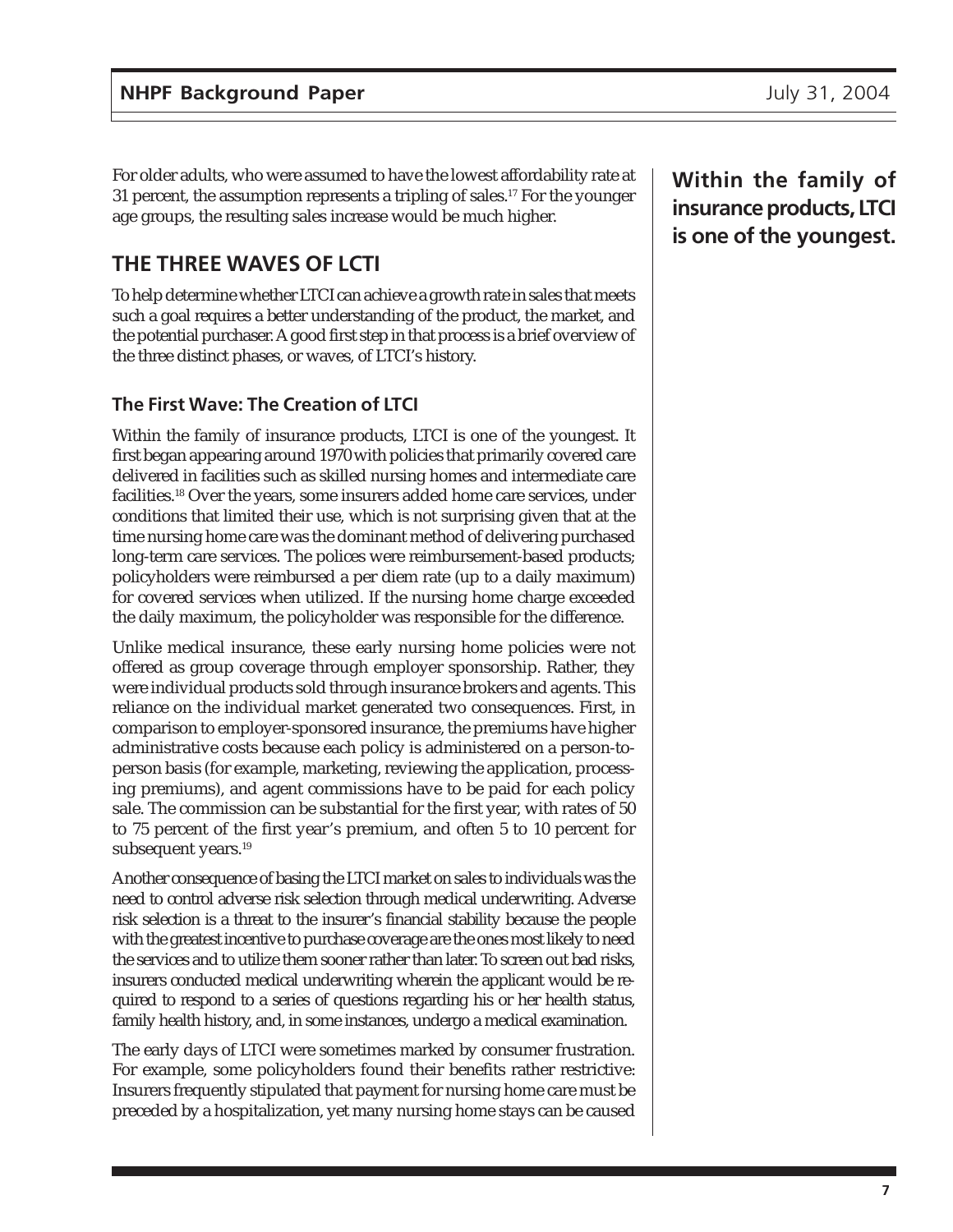by situations or conditions unrelated to a hospitalization. A study estimated that policies with these types of requirements reduced the policyholder's chances of collecting benefits by about half.20

In some respects, the frustrating experiences were not surprising because state regulation of LTCI was also in its infancy.<sup>21</sup> For insurance regulation, the National Association of Insurance Commissioners (NAIC) develops model statutes and regulations for adoption by each state. In the first wave of LTCI, NAIC had yet to issue a statutory or regulatory model for LTCI. Consequently, many states regulated LTCI as if it were a private supplemental Medicare policy (Medigap).<sup>22</sup> For example, the requirement of a hospitalization before a nursing home stay came from Medigap regulations. (See endnote 22 for an additional example of the regulatory consequences from the initial use of the Medigap model.)

The initial wave, which ended in the mid-1980s, can be characterized as a period in which LTCI had a low profile. There were few sales because few people saw a need for coverage and not many insurers were selling the product. Insurers were cautious about entering a market in which there was so little experience on which to base product development and set appropriate prices.<sup>23</sup>

Nonetheless, major precedents were established that still influence the current market. LTCI policies are still primarily reimbursement-based products, and the predominant form of LTCI is sold on an individual, rather than group, basis. The reliance on the individual policy means most consumers rely upon an insurance agent in selecting a policy, and medical underwriting is the industry norm. Further, the use of medical underwriting results in the population with the greatest need for long-term care—people with disabilities—being denied coverage.

#### **The Second Wave: Growth and Controversy**

The mid-1980s marked a turning point for LTCI. A new body of research examining the LTCI model as an option for financing long-term care sparked interest among insurers and policymakers.<sup>24</sup> Insurers were assisted by the development of a prototype model that aided in the design of new LTCI policies.<sup>25</sup> On the policymaker side, a congressional directive to the Department of Health and Human Services (DHHS) requested recommendations for promoting the long-term care insurance market. In September 1987, the department's task force issued a report containing 41 policy recommendations for raising public awareness over the limitations of Medicare and Medicaid, enacting consumer protection regulations, and adopting tax incentives.26

Also in 1987, NAIC issued its first recommended LTCI statute, which served as a state model for legislation to protect consumers.<sup>27</sup> The following year, NAIC issued its first model for state LTCI regulation. Among the many provisions within the recommendations was one suggesting

**Primarily, LTCI policies are reimbursementbased products sold predominantly on an individual basis.**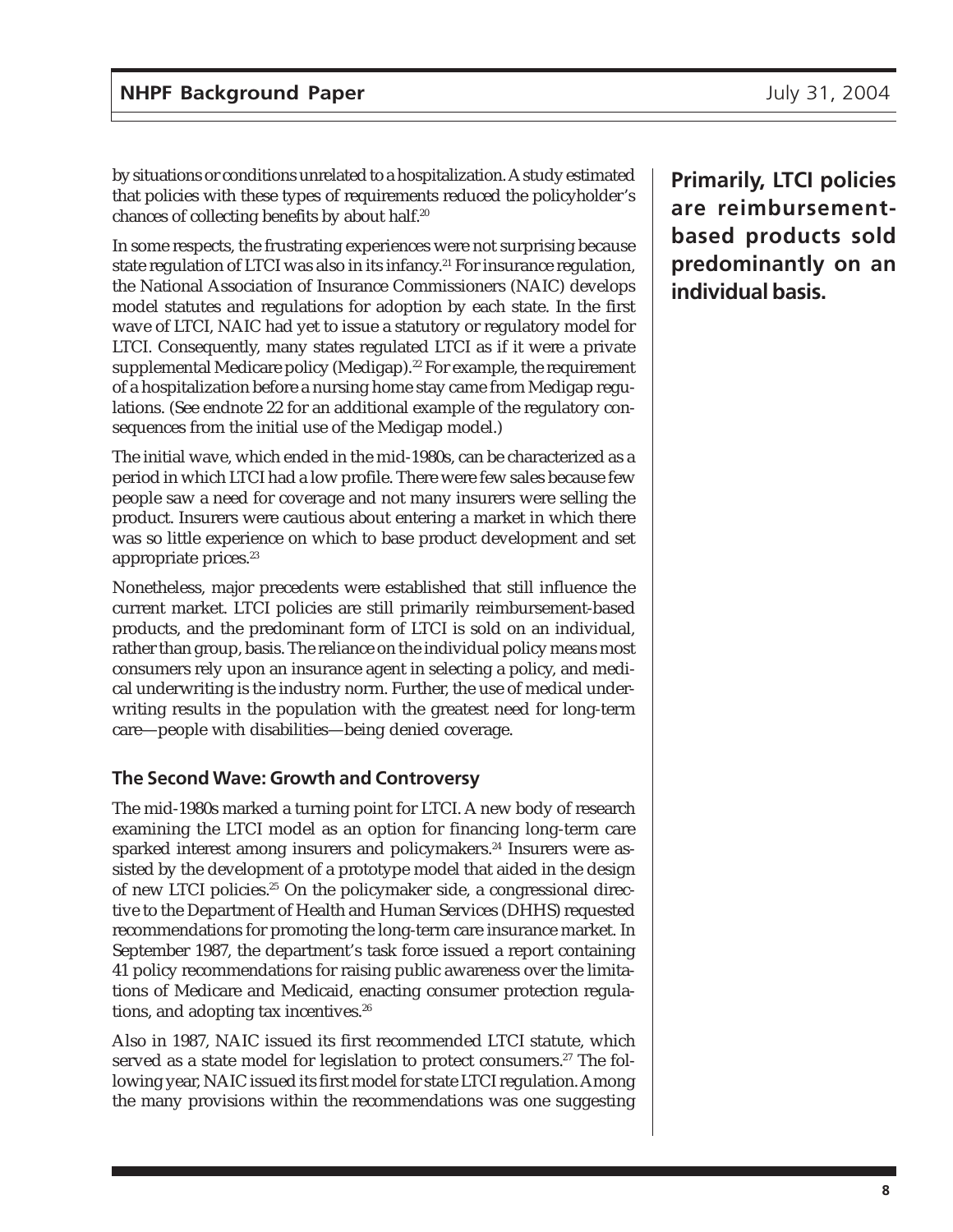that states prohibit insurers from mandating hospitalization as a prerequisite for receiving skilled nursing benefits. The model regulation also suggested that policies be guaranteed renewable (that is, the insurer could not cancel a policy because of the policyholder's aging or occurrence of a disability) and that coverage should not exclude Alzheimer's disease, the condition that currently generates the most costly LTCI claims.<sup>28</sup>

Research and consumer interest have helped spur LTCI innovation. Insurers revamped their policies, such as offering optional home care coverage, and a few began experimenting with policies that gave the policyholder greater flexibility in selecting the services they wanted. One approach even melded private long-term care insurance with Medicaid.

**The Partnership Program —** The Public-Private Partnership in Long Term Care (Partnership Program) was an effort by four states (California, Connecticut, Indiana, and New York) to offer an affordable product that covered a range of facility- and home-based services. Under the Partnership Program, the policyholder's insurance would pay the initial long-term care bills. After the Partnership Program's benefit maximum is reached, the policyholder can apply for Medicaid and their assets, up to the level of protection paid for (for example, \$100,000), are not counted in determining eligibility. Medicaid then assumes responsibility for the remaining expenses for as long as care is still needed.29

Proponents of this program argued that the federal and state governments would save money. Partnership policyholders, who otherwise may have transferred assets to become eligible for Medicaid so that it would pay the entire long-term care bill, instead would pay for at least some of their care through their insurance policy. The purchasers would benefit by having their protected assets exempt from Medicaid cost recovery, should Medicaid end up paying some of the bills.

Within the four states, the Partnership Program furthered the objective of increasing consumer awareness over the value of protecting oneself against inflation. Upon purchase of a LTCI policy, the policyholder would select daily and lifetime maximum amounts to be paid for services. (See the Appendix for a description of key terms for LTCI.) Unless inflation protection is selected at the time of purchase, the maximum benefits are fixed for the life of the policy. Over a period of years, the real purchasing power of this maximum can diminish greatly. For example, some of the early LTCI policies had daily maximums of \$40 for nursing home care, which would cover less than a quarter of the average daily cost for nursing home care in 2004.30

All Partnership policies required inflation protection. Other policies in the market offered inflation protection as an optional benefit, but not everyone selected it. The decision to require such protection was controversial because it could double the premium for younger buyers.<sup>31</sup> Insurers and agents feared that this mandate would price many people

**Research and consumer interest have helped spur LTCI innovation.**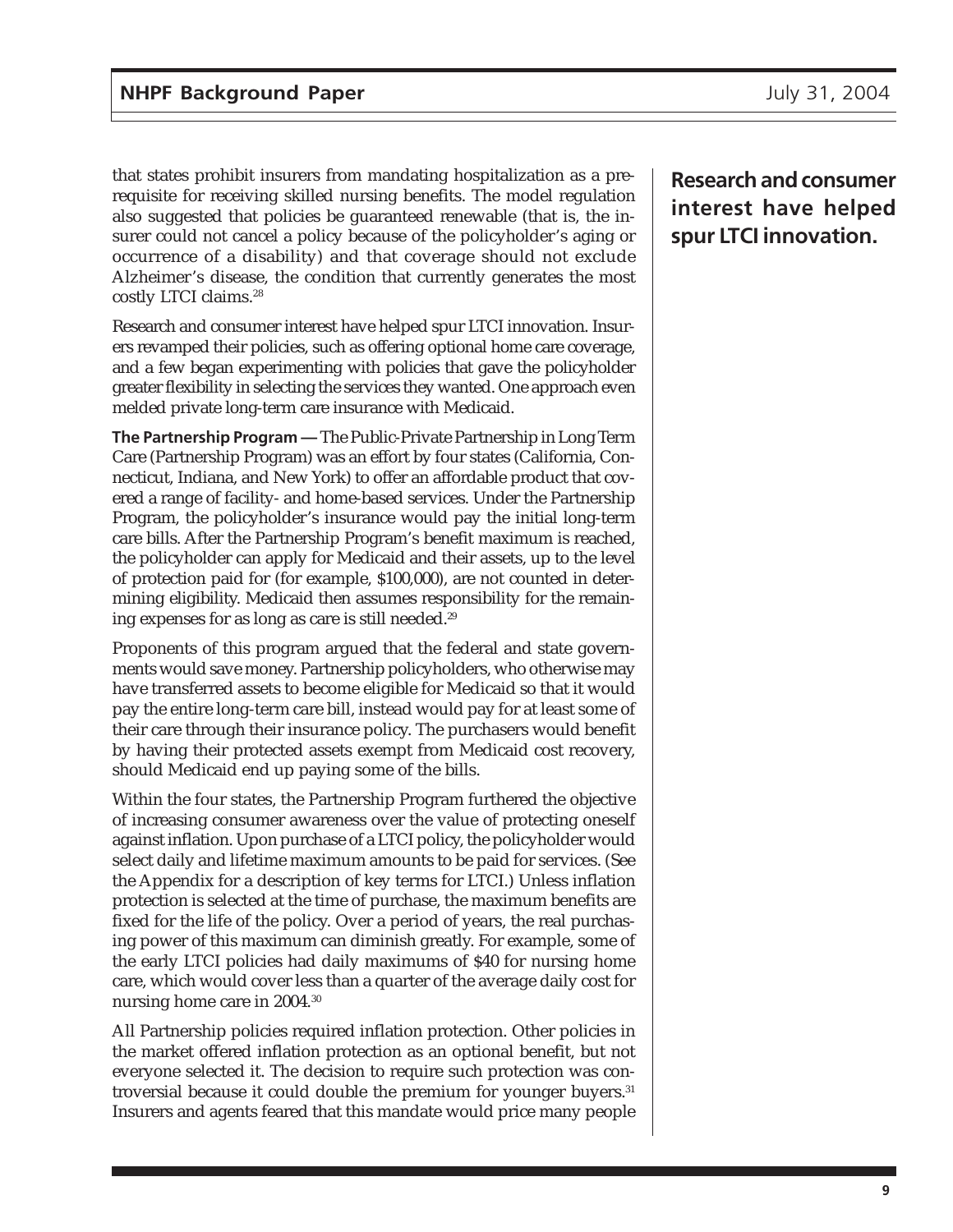out of the market. It is impossible to precisely attribute the effect of higher premiums on sales; however, initial Partnership sales were less than anticipated.

**The Second Wave Breaks —** The luster of LTCI began to tarnish as a series of criticisms by the U.S. General Accounting Office (GAO) (renamed in July 2004 as the Government Accountability Office) surfaced, beginning in the late 1980s and continuing into the early 1990s.<sup>32</sup> One report noted many states did not adopt the NAIC model regulations quickly. More than two years after the release of the regulatory model, 11 states had not prohibited insurers from requiring hospitalization as a condition for receiving skilled nursing home benefits, 17 states had not prohibited insurers from excluding coverage for Alzheimer's disease, and 21 states did not require guaranteed renewability.<sup>33</sup> The report also raised concerns that agents did not disclose to purchasers what constituted appropriate coverage, due to examples of people purchasing multiple LTCI policies.34

Then the momentum of the Partnership Program slowed considerably. Some critics argued that the Partnership Program was an inappropriate use by middle class people of a program designed to assist low-income people.35 There were also worries that there was inadequate federal oversight.<sup>36</sup> The result was a provision within the Omnibus Budget Reconciliation Act (OBRA) of 1993 requiring any new states participating in the Partnership to recover assets from the policyholder if they used Medicaid benefits. With the elimination of an important reason for a person to purchase a Partnership policy—protection of assets—state interest in the program waned.

In addition to the critical GAO reports and OBRA 1993, the 1993–1994 debate over the Clinton administration's Health Security Act, which proposed tax deductions for the purchase of LTCI and proposed a new federal program providing home- and community-based services for severely disabled people,<sup>37</sup> could have contributed to the slow down in the LTCI sales growth. Because the debate created some uncertainty over the future of LTCI, there may have been some consumers hesitant to invest in it. During the debate, LTCI sales did decline.

The second wave can be summarized as a period when LTCI became more visible to the public and policymakers. States put more consumer protection regulations in place. Annual sales increased from 315,000 policies in 1988 (the first year national sales were widely available) to 420,000 policies in 1994. Cumulative sales (that is, the total number of all LTCI policies sold) more than doubled from 1.1 million in 1988 to 3.8 million in 1994.38 At the end of the second wave, around 1994, annual sales declined and LTCI ran the risk of becoming a niche product for a select number of people.

**The second wave can be summarized as a period when LTCI became more visible to the public and policymakers.**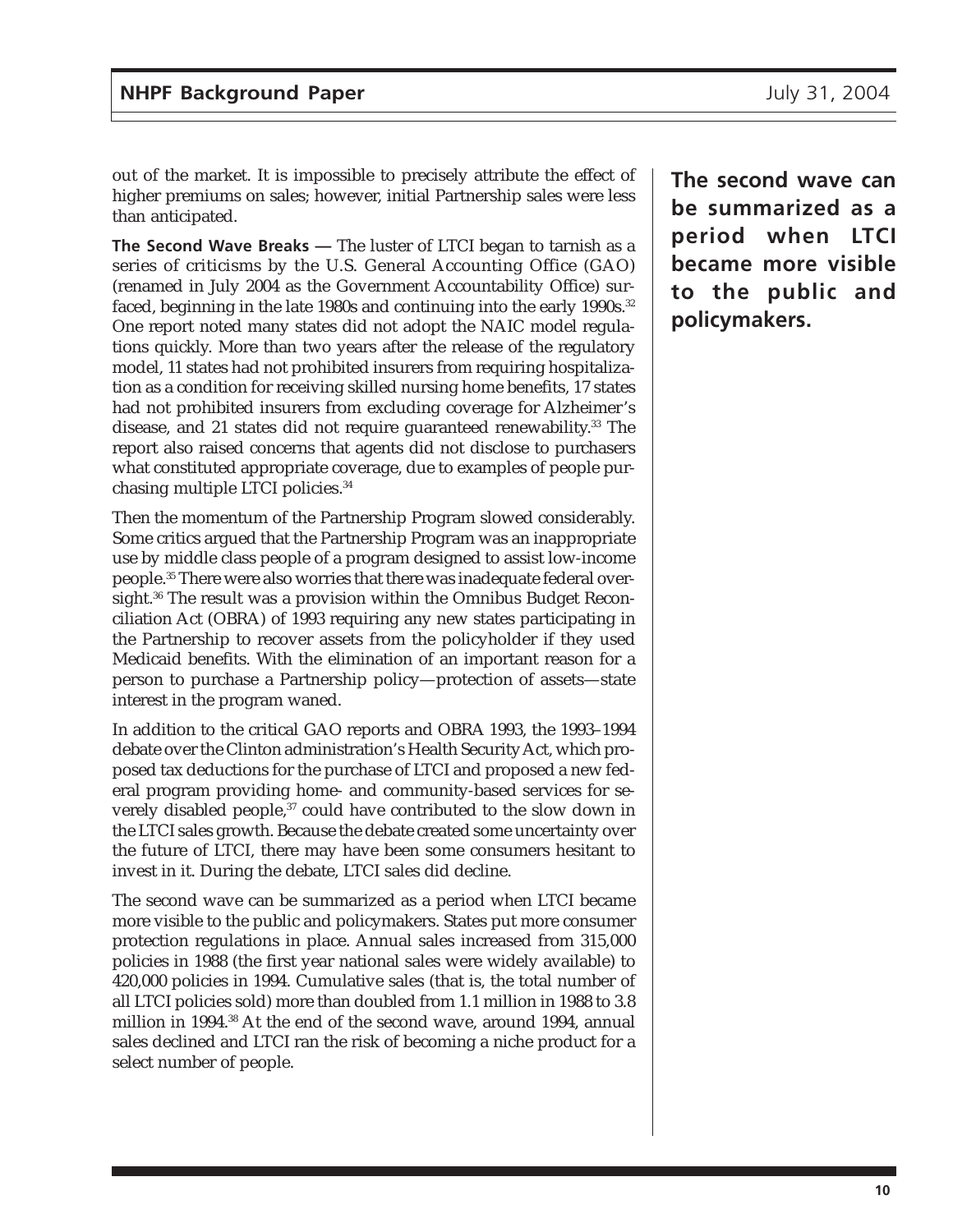#### **The Third Wave: Renewed Interest and Growth**

Instead of retreating from the market, the LTCI insurers continued to promote and rework their products. It became more common for LTCI to cover care provided in assisted living facilities and in the home. Some began to offer payments for informal care providers.39

NAIC and the states also continued to update their oversight provisions. For example, many states incorporated activities of daily living (ADLs) into their regulations to provide greater clarity in determining when a policyholder was eligible for benefits. (See the Appendix for an explanation of ADLs and benefit triggers.<sup>40</sup>) The NAIC and several states published consumer guides for the purchase of LTCI.

In a further step to help boost sales, some employers began offering LTCI as an employee benefit, though generally requiring employees to pay the full premium.

**Government Becomes an Advocate —** In the third wave, state and federal governments assumed a new role in promoting LTCI. Several states enacted tax incentives for the purchase of LTCI.<sup>41</sup> The federal government enacted the Health Insurance Portability and Accountability Act (HIPAA) of 1996. Under HIPAA, taxpayers are allowed to deduct the cost of their LTCI premiums from their taxable income when they: (*a*) itemize their deductions, (*b*) have medical costs (including their LTCI premiums) that exceed 7.5 percent of their income, and (*c*) purchase a federally qualified plan (defined as one that meets selected provisions of the NAIC model regulations issued in 1993).<sup>42</sup>

HIPAA also clarified a tax issue. Because the benefits are paid to the policyholder and not the provider, there was confusion over whether the benefit payments constituted income and, therefore, subject to the federal income tax. HIPAA exempts LTCI benefit payments from federal income taxes.

The federal and some state governments extended their role as benefit provider by offering LTCI to their workers. The sponsoring of coverage allowed for two potential boosts in LTCI sales. First, because federal and state governments are the biggest employers in the nation, they represented the largest pool of potential buyers. Second, the governments could serve as models for other employers who might want to sponsor LTCI coverage. Two major players constitute the lion's share of the government-sponsored LTCI sales: the California Public Employees' Retirement System (CalPERS) and the federal government.

**Leading By Example: CalPERS —** California, under CalPERS, was neither the first state to offer employer-sponsored LTCI to state workers nor that with the highest percentage of employees enrolled (those distinctions belong to Alaska).<sup>43</sup> However, CalPERS was a pioneer in

**In the third wave, state and federal governments assumed a new role in promoting LTCI.**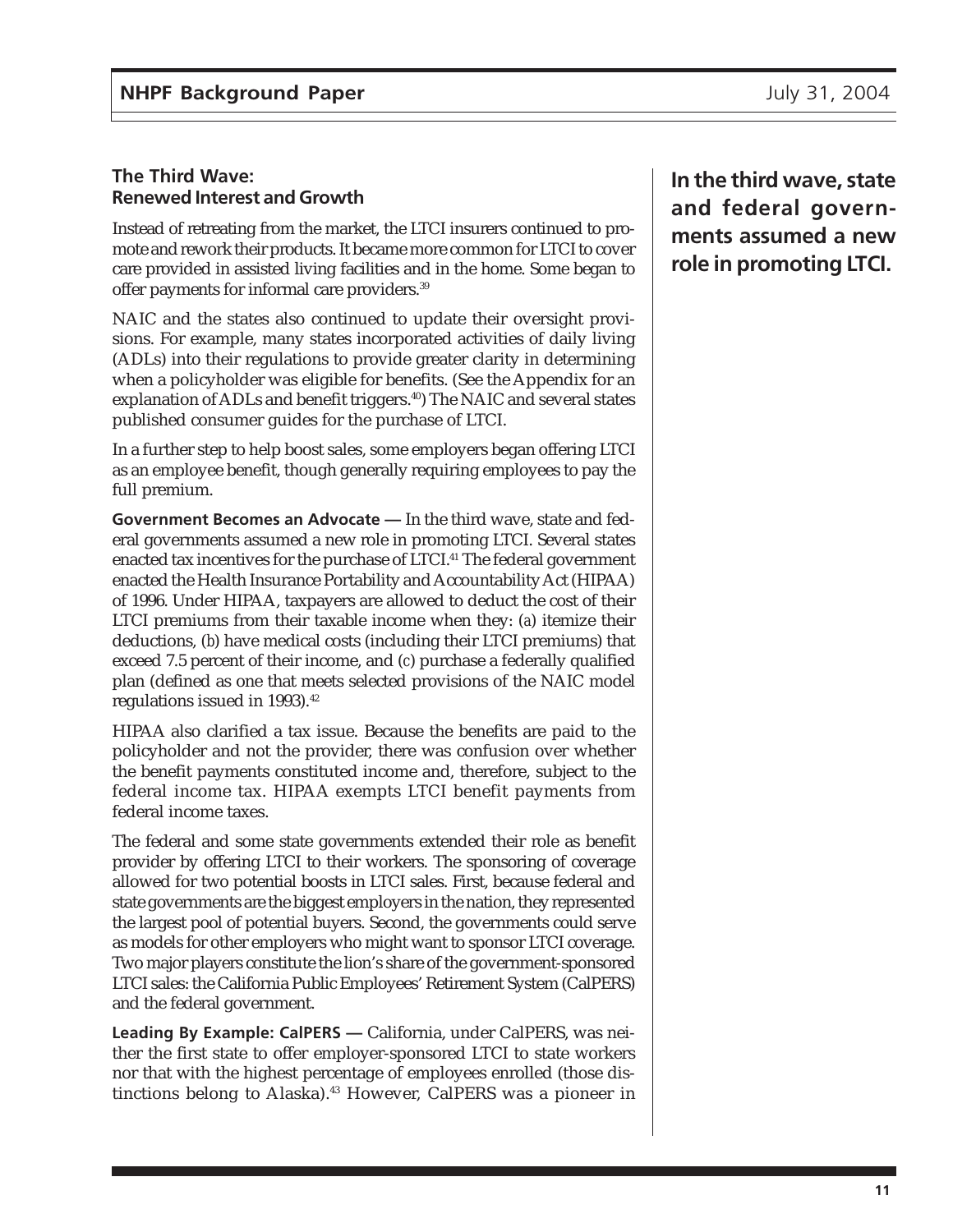developing marketing strategies that encouraged workers to carefully consider the ramifications of different LTCI options and the benefits of inflation protection for young buyers. By the end of the 1990s, CalPERS had the largest employer enrollment in the country, with 170,000 participants. Its program became so popular that the California legislature expanded eligibility to siblings of public employees and of retirees.

**The Federal Government Follows —** In 2000, Congress enacted and the president signed into law The Long Term Care Security Act, authorizing the federal Office of Personnel Management to offer LTCI to federal employees, military personnel, postal workers, retirees, and their spouses. Implementation of the Long Term Care Security Act was highly anticipated because it represented the largest single offering in the history of LTCI.

One innovation of the federal program was to make the inflation protection a default decision for enrollment: the applicant had to choose either "compound inflation" protection or the "step increase" option (also known as the "future purchase" option) in which the policyholder has future opportunities to increase their daily and lifetime maximums without undergoing a new round of medical underwriting.<sup>44</sup> (See "Inflation Protection" in the Appendix for further explanation.)The federal offering also represented the most organized and ambitious marketing effort ever designed for LTCI.

In several respects, the federal offering was a success. The first year's enrollment of 200,000 made the federal program the largest in the nation, surpassing the previous leaders, CalPERS and AARP.<sup>45</sup> The federal marketing campaign, coupled with extensive coverage in the local media, is credited with the generation of additional sales in the individual market.<sup>46</sup> And, there was another positive result: almost 70 percent of the enrollees chose the best inflation protection possible, compound protection.<sup>47</sup>

Although the number of enrollees is impressive, the program did not set new marks for worker participation. The federal worker enrollment rate of 6 percent stayed within the usual 5 to 8 percent range for employersponsored plans<sup>48</sup> and well below the 16 percent experienced by the state government plans in Michigan and Minnesota.49

The third wave was noteworthy not only in its public-private partnering but also as the beginning of employer-sponsored LTCI coverage. It also marks a time during which the federal rules for becoming a tax-qualified plan had the effect of introducing a basic level of standardization for plans across the country.

## **FOUR CHALLENGES IN LTCI**

For LTCI to become a much more significant payer of long-term care services, sales must experience even greater growth than the first three waves were able to achieve, and most of those policies must be retained **The first year's enrollment of 200,000 made the federal program the largest in the nation.**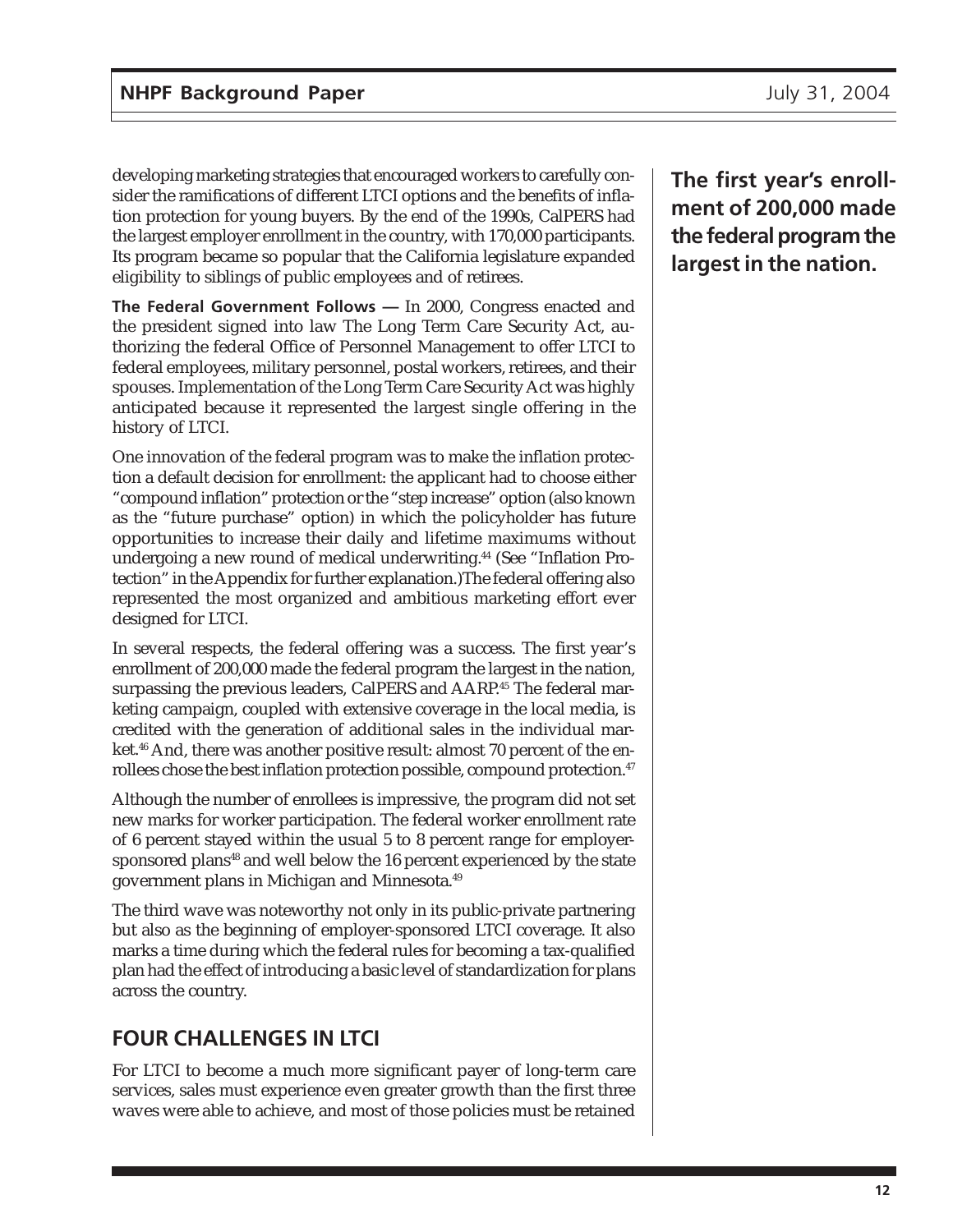until the policyholder is in his or her 80s, when the majority of expensive claims are submitted. LTCI's success in navigating the rocky path to being a significant source of long-term care funding will relate to how four major challenges can be addressed:

- Identifying and marketing to the optimal population for purchasing LTCI
- Reducing the complexity of purchasing LTCI
- Maintaining effective consumer protection in an evolving market
- Reducing the unknowns created by LTCI's long time horizon

#### **Identifying the Optimal Purchaser**

Public policy interest in LTCI stems from the hope that increased sales will mean fewer people left unprepared for long-term care expenses and less fiscal pressure on public programs, especially Medicaid. But sales growth alone cannot address all concerns. One issue is whether the appropriate segment of the aging population is making preparations for their future long-term care needs. Analysts are exploring this issue.<sup>50</sup>

From a public policy perspective, the people who have extensive savings, assets, and income are not especially worrisome (other than to ensure that adequate consumer protection insurance laws are in place and being enforced). These "Financially Independent" people can easily afford to purchase the most comprehensive policies and are less likely to transfer assets for purposes of becoming eligible for Medicaid.<sup>51</sup> Those at the very highest end of the income and asset scale can even afford to go without LTCI; they can "self-insure," meaning they can pay all of the costs out-of-pocket.

At the opposite end of the spectrum are low-income people with little discretionary money to pay LTCI premiums, few assets to protect, and a high risk of experiencing one or more periods of financial crisis (such as becoming unemployed) that could force them to stop premium payments.<sup>52</sup> Sales to this group is considered inappropriate.<sup>53</sup> The major public policy challenge for this group is to shore up the program on which they will depend: Medicaid. Consequently, this group has been termed the "Medicaid Bound."

**The "Tweeners" —** Between these two extremes of public program independence and dependence is a very large group of people that are able to afford their regular household and retirement expenses but may not have enough discretionary income, savings, and assets to "handle a long term care shock."54 Many have not made provisions for covering their future long-term care needs and are at varying degrees of risk for having to rely on Medicaid after spending their savings and liquidating (or transferring) their assets. This group has been termed the "Tweeners."55

Some analysts suggest that policymakers should focus on encouraging the Tweeners to make better preparations for their future long-term care

**LTCI sales growth depends on successfully** *finding* **the optimal purchaser,** *reducing* **purchase complexity,** *protecting* **the consumer, and** *reducing* **uncertainty from the long time horizon.**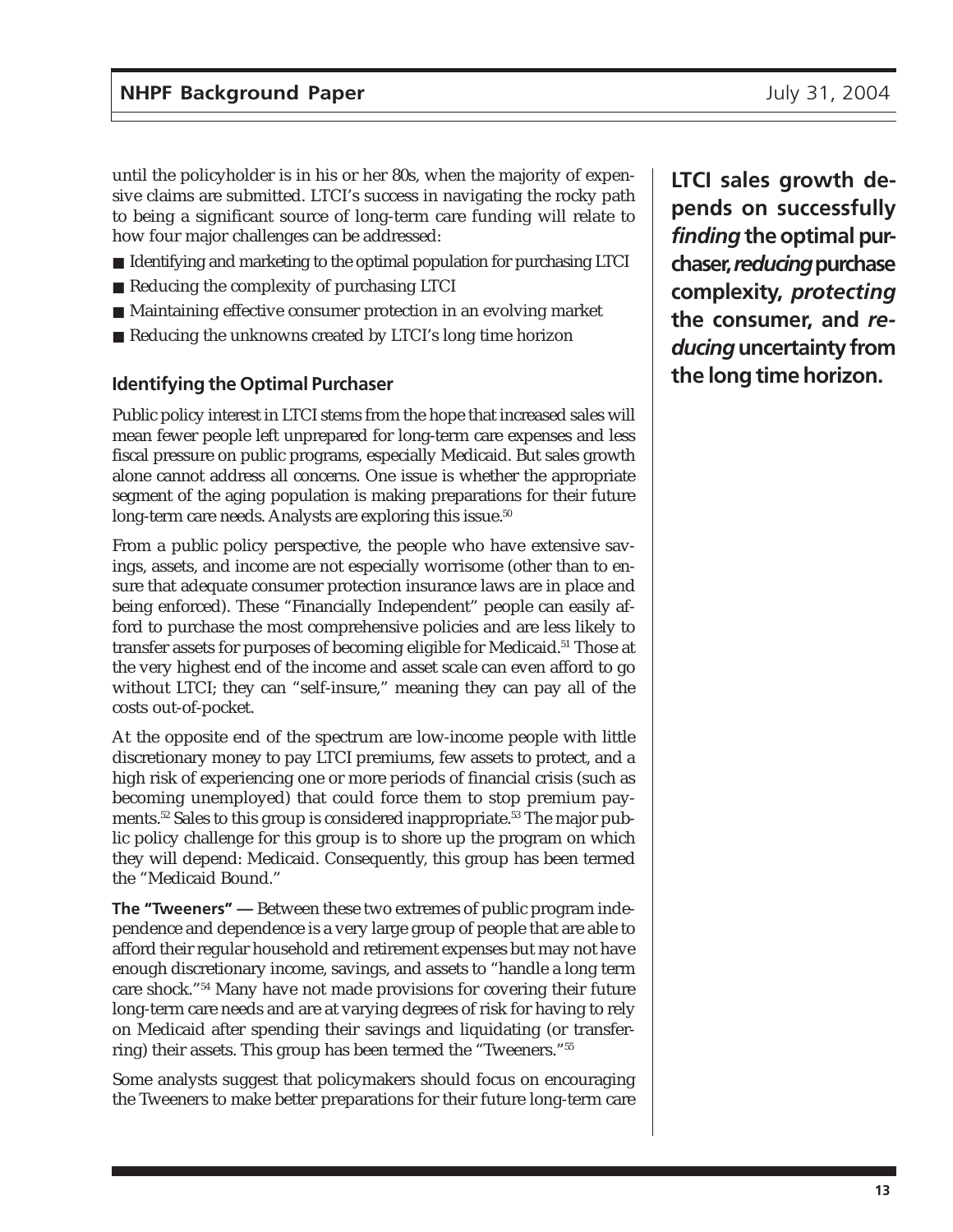costs. In particular, policymakers may target public resources, say through educational activities and tax incentives, to encourage the Tweeners to make better preparations.

Tailoring public policy to address the needs of the Tweeners, however, is difficult in practice because they are hard to define: there is no clear line to differentiate Tweeners from the Medicaid Bound or the Financially Independent. Rather, the Tweeners fall along a continuum in which the more income and financial assets one has, the greater the ability to pay the premiums and the greater the interest in protecting their assets. The converse is equally true: the less income and assets one has, the lower the ability to pay premiums and the fewer assets to protect (and thus less reason to buy LTCI).

Other factors complicate attempts to define the optimal buyer for LTCI because the Tweeners may be unprepared for other types of financial shocks. For example, many insurers view working people in their 40s and 50s as a primary group for purchasing LTCI. At that age, premiums are low and people are more likely to pass medical underwriting screenings. But one critic argues that people in their 40s and 50s may have other, more pressing risks that need to be addressed first, such as preparing for their children's college expenses, building an adequate amount of retirement savings, and ensuring that their family is adequately protected with health, life, and disability insurance.<sup>56</sup>

Another report suggests an additional risk that will compete for the Tweeners' limited income. In the past few years, many private-sector employers have been limiting their contributions to retiree health coverage, with some dropping it entirely.<sup>57</sup> Authors of the report believe that the trend is likely to continue and that future retirees should accordingly set aside more savings—in some instances substantially more—to pay for future major medical health insurance coverage and uncovered acute care costs. In short, after all financial considerations are taken into account, the actual size of the Tweener market could be smaller than envisioned.

#### **Reducing the Complexity in Purchasing LTCI**

A perennial challenge to the sales of LTCI has been consumer anxiety caused by the complexity of selecting the right policy. The LTCI market provides the consumer with lots of choices: In 2002, 104 companies marketed policies, with many companies offering more than one insurance policy and many agents selling numerous policies from several companies.58 For some polices there can be over 350 potential benefit combinations to consider, each with varying effects on the premium.<sup>59</sup>

Purchases are further complicated when trying to determine the best fit between the consumer's circumstances and the many LTCI options. A person's need for long-term care varies by many factors including income level, total assets, health risk, personal preferences, housing arrangements,

**A perennial challenge to the sales of LTCI has been consumer anxiety caused by the complexity of selecting the right policy.**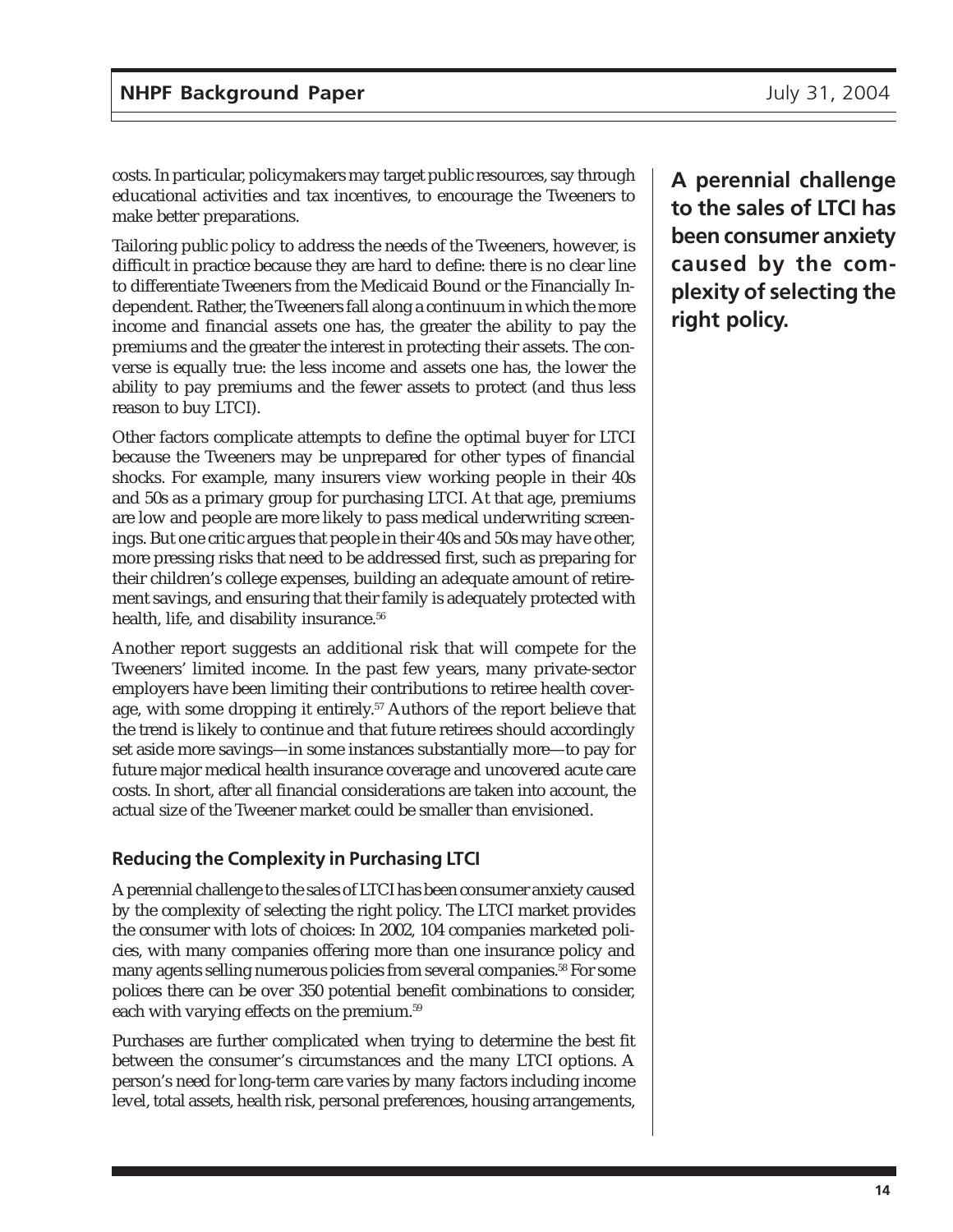availability of public programs, supply of long-term care services, presence of immediate and extended family, and other informal support systems. And these factors are likely to change over time. Not surprisingly, the effort to understand the pros and cons of each option and to judge which combination will best suit future needs can be intimidating to potential buyers.<sup>60</sup>

## **Updating and Enforcing State Regulations**

Another challenge to LTCI sales growth is to build consumer confidence that there are adequate protections for this complex, ever-evolving product. States have the difficult responsibility to oversee the business of insurance, including LTCI. At its foundation the inherently complex LTCI is a hybrid insurance product that is relatively new: it is part major medical, life, annuity, and disability insurance.<sup>61</sup> Thus, regulatory provisions cannot be borrowed wholesale from the other insurance products; they must be created or refined specifically for LTCI, sometimes on a trial and error basis (see endnote 22).

The newness of LTCI coupled with the market's penchant for change and innovation generates another regulatory headache: the constant need to revise state regulations already in effect. LTCI model regulation has become the most frequently updated of the NAIC insurance models.<sup>62</sup> NAIC updates begin with the convening of a workgroup to develop the new provisions. A year or more can pass between the meeting of the workgroup and incorporating the update into the model regulation.<sup>63</sup> Another two or three years can pass before most of the states adopt their regulations, with some states adopting a different version of the model and a few not adopting it at all. Thus, not only are updates time consuming, regulatory variations persist across state lines.<sup>64</sup>

And because each state uses its own method to conduct oversight, enforcement is also likely to vary. For example, states use different methods to review new LTCI policies. Very few use a strict prior approval process in which a policy cannot be sold until the state explicitly approves the policy. Most states use variants of a model where the state must disapprove the sale of the policy within a time period (for example, 45 to 60 days); otherwise, the policy is considered authorized for sale.<sup>65</sup> Regardless of the review method, one study on state oversight questions whether some states will commit sufficient resources for oversight because LTCI accounts for less than 1 percent of the total insurance business states must regulate.<sup>66</sup>

### **Addressing the Risks Created by the Time Warp**

Of all the challenges to LTCI sales growth, the most perplexing result from the long time horizon between the initial purchase of a LTCI policy and the payment of claims. LTCI is constructed on the concept of **The newness of LTCI coupled with the market's penchant for change creates the constant need to revise state regulations.**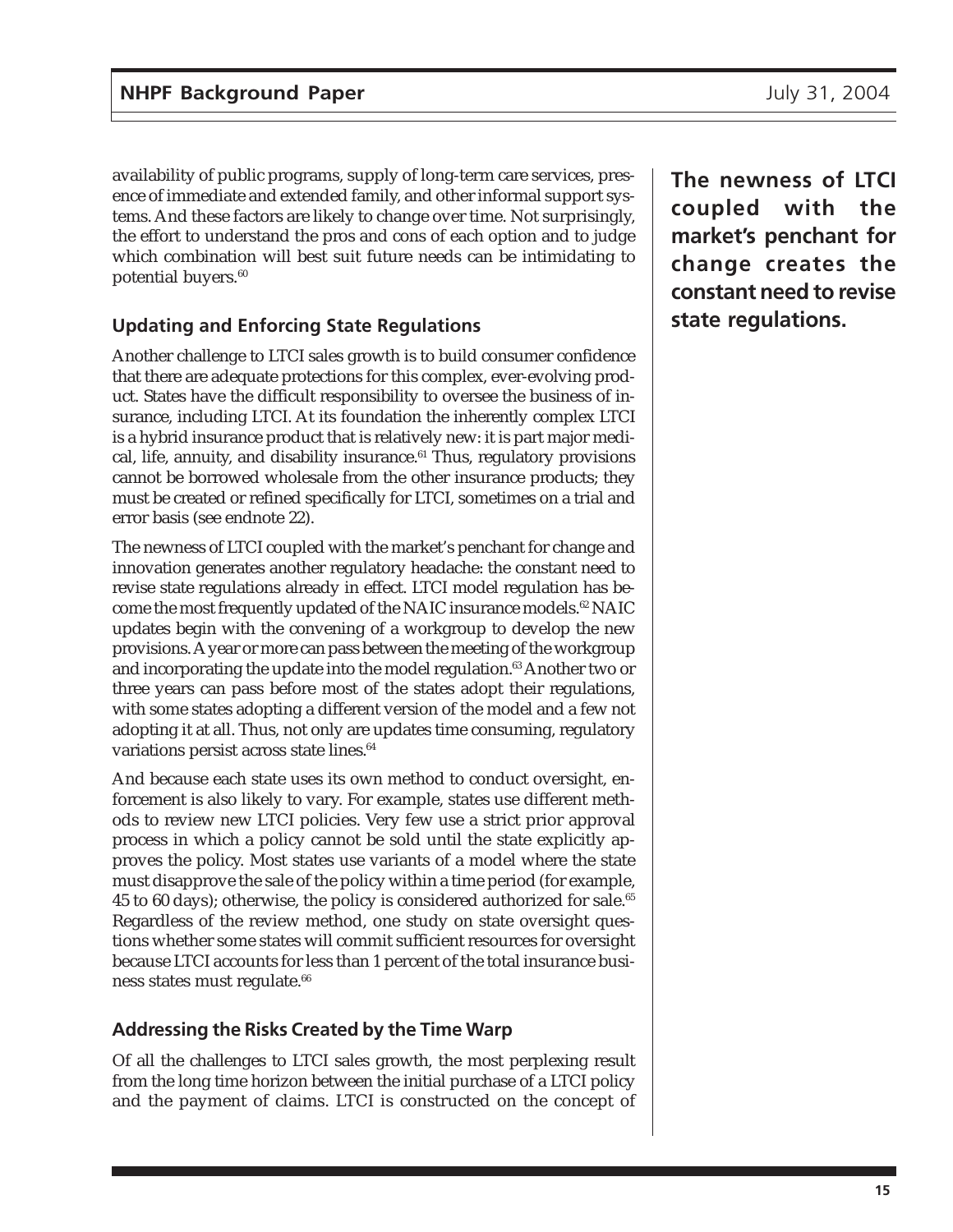prefunding: setting aside money today, via the payment of premiums, that over time will build into sufficient reserves to pay the claims of tomorrow. This "time warp," in which claims can lag as long as 10 to 40 years after the initial purchase of the policy, creates challenges for both policyholders and insurers that, if not properly addressed, may result in unexpected premium hikes, dropped coverage, an insurer leaving the market, or even insurer insolvency.

There are six key types of challenges created by the LTCI time warp:

- Changing financial and personal circumstances of the consumer
- Risk of future premium increases
- Projecting the elusive lapse rate
- Estimating future earnings
- Predicting future claims
- Projecting the future rate of disability

**The Changing Financial and Personal Circumstances of the Consumer —** For some people, the period between purchase of a plan and when the policyholder needs services spans a time where personal finances and preferences change. This is particularly true for policyholders who purchase coverage in their 40s and early 50s, for most are not likely to start submitting substantial claims until they are in their 80s.67 During the intervening period, a person could encounter a financial crisis that leads to missed payments and cancelled coverage, or simply decide that the money to pay for premiums could be better used for another purchase.

Dropping coverage has other consequences in addition to being uninsured for long-term care. Unlike life insurance, LTCI usually does not have equity built into the policy, so the policyholder who drops coverage would not only lose all benefits but also the cumulative value of all premium contributions. A person can buy optional protection known as a nonforfeiture benefit that allows the policyholder to stop payments but still maintain coverage at a reduced level. However, such coverage is not frequently selected because it increases the premium by about 25 percent.<sup>68</sup>

Another policyholder risk is the potential for coverage to become dated by the time claims are made. Under the reimbursement model, LTCI benefit options are fixed at the time of purchase.<sup>69</sup> Thus, the policy benefits are generally frozen in time while the long-term care delivery system changes, sometimes dramatically. In the first wave of LTCI, many policies covered only care delivered in a facility, yet home health care and adult day care have grown in popularity. Similarly, the future is likely to bring an explosion of technology alternatives that can delay institutionalization and help alleviate the projected shortage of longterm care workers. Few plans explicitly cover assistive technology.<sup>70</sup>

**The time warp between the initial purchase of LTCI and the payment of claims creates a host of challenges.**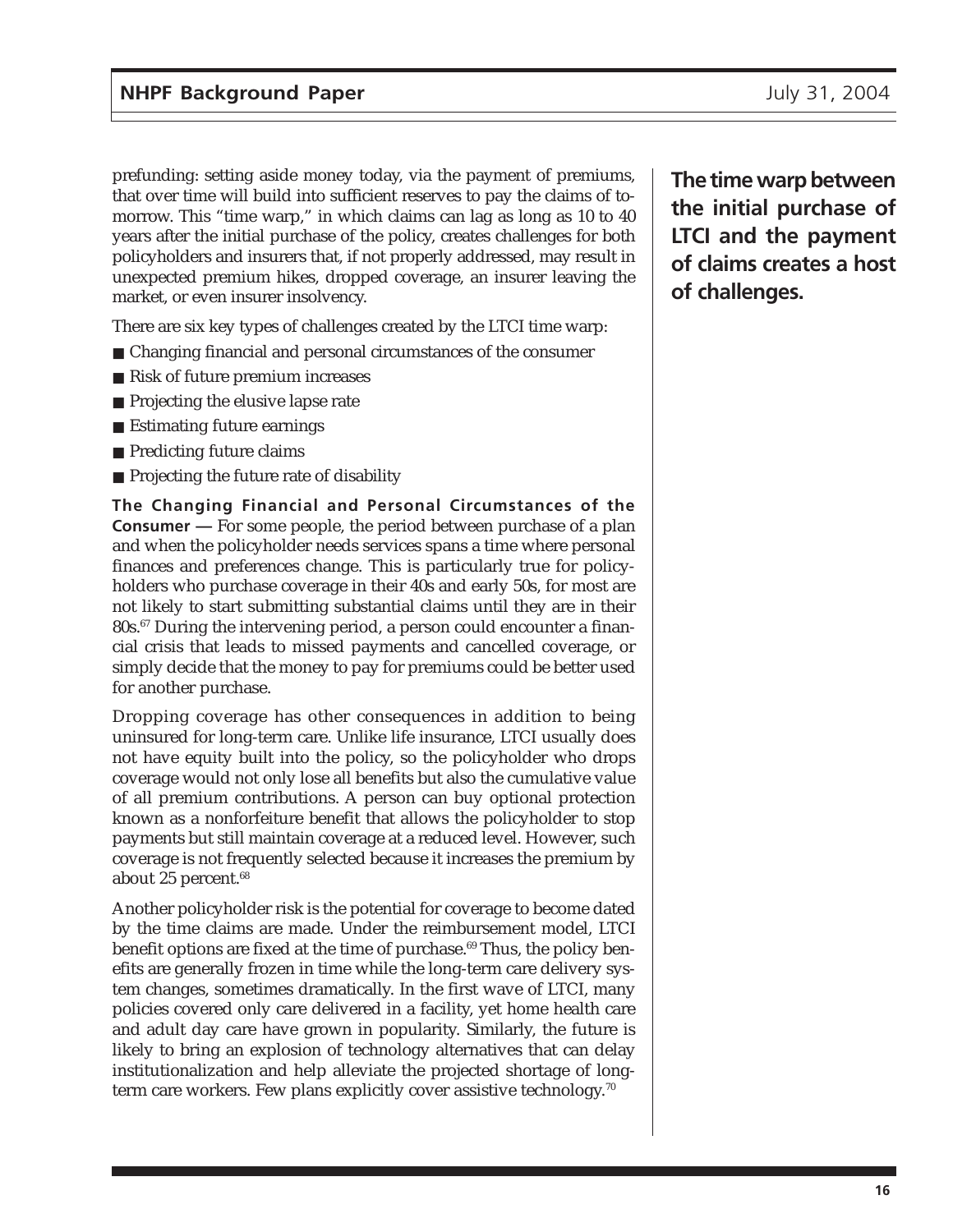Of course, policyholders do have the option of replacing an out-of-date policy with a more comprehensive policy. Doing so, however, would cause them to forfeit the advantages of buying a policy earlier in life due to medical underwriting screening. Premiums would likely be higher because they would be based on the policyholder's age when making the new purchase.

**The Risk of Future Premium Increases —** LTCI is usually purchased with the expectation that premiums will stay fixed for the life of the policy (known as a level premium). Some companies have never increased the premium of an original policyholder.<sup>71</sup> Nonetheless, some policyholders have experienced premium increases. Although an insurer cannot increase an individual's premium based on a change in the policyholder's circumstances (for example, getting older or becoming disabled), insurers can request an increase in the premiums for the entire group of people who purchased that particular policy. This premium increase can be necessitated by inadequate medical underwriting, premiums that were initially set too low, or insufficient growth in reserves meant to cover future claims.

Premium increases, when they do occur, have often been in the 10 to 20 percent range, although hikes of 40 percent or more have been imposed.72 However, even relatively low increases can be substantial if imposed frequently: during a period of eight years, some North Dakotans received a series of increases that resulted in an overall premium hike exceeding 700 percent.<sup>73</sup>

To reduce the possibility of premium increases, the NAIC revised its model regulation in 2000 requiring companies to provide actuarial information to certify the adequacy of all proposed rates and to show that the vast majority of premium increases are devoted to paying claims.<sup>74</sup> Further, when premiums are increased, 85 percent of the increased portion of the premium must be available to cover claims. These provisions have reduced, but not eliminated, the risk of future premium increases; the uncertainty over future revenues and claims is unlikely to be reduced further.75 Consequently, some LTCI consumer guides suggest a person should not purchase a policy unless they can afford at least a 10 to 20 percent premium increase.<sup>76</sup>

**Projecting the Elusive Lapse Rate —** Insurance companies must do a series of intricate calculations to project the revenue needed to build the reserves to help pay future claims. One key estimate is the number of people who decide to stop paying premiums, known as the voluntary lapse rate. In the early years of LTCI, voluntary lapse rates were often high, with some insurers experiencing annual lapse rates from 9 to 15 percent in each of the first four years, resulting in approximately 40 percent of the initial policyholders dropping coverage by the end of the fourth year.77 Lapse rates that are higher than projected could actually improve the profitability of the insurer because the premiums paid

**LTCI is usually purchased with the expectation that premiums will stay fixed.**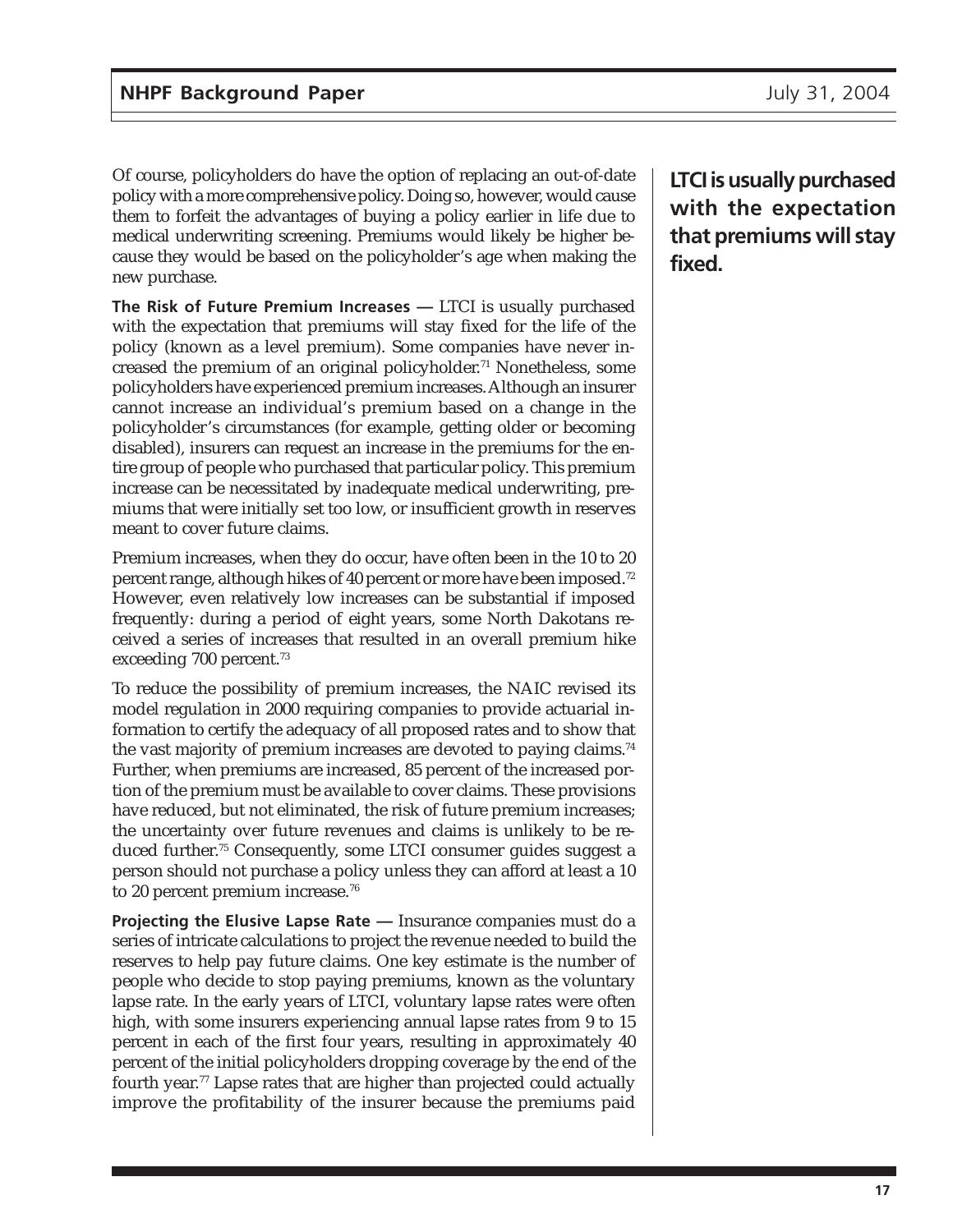helped build reserves and the lapsed policyholders did not draw on much (if any) of the funds devoted to paying claims.

Lapse rates seem to be shrinking, at least for individual policies.<sup>78</sup> Though such a result is positive from a public policy perspective, because it means more people are maintaining their protection against future longterm care costs, it can cause the insurer problems. A lower than projected lapse rate means there will be more people submitting claims in the future than projected. This may require insurers to raise more revenues, through either increased premiums or better earnings from reserve investments.

The importance of understanding the voluntary lapse rates cannot be overemphasized; they can have a great impact on the number of people with protection as well as an insurance company's profitability. For example, over 25 years, even a seemingly moderate assumption of a 2 percent annual lapse rate would result in over one-third of the policyholders dropping coverage by the end of the twenty-fifth year.79 A recent survey of 80 LTCI insurance executives cited the lapse rate as the most significant factor expected to impact their profitability over the next five to ten years.<sup>80</sup>

**Estimating Earnings —** Miscalculations in these projections of future earnings from the investment of the reserves may force insurers to raise additional revenue. For example, in December 2003 CalPERS raised its LTCI premiums by an average of 17 percent because their reserve investments produced earnings that were lower than projected.<sup>81</sup>

**Predicting Future Claims —** The time lag between policy purchase and claims, coupled with the relative newness of LTCI, also makes it difficult to accurately project future claims. In contrast, actuaries determining premiums for major medical insurance can make reliable projections based on complete utilization data from recent years; they need to forecast only a year in advance.

For LTCI, however, the utilization data are not sufficiently robust to ensure accurate predictions for the long term. Some of the data become irrelevant when they originate from old policies that covered only nursing home care.<sup>82</sup> More recent utilization data from newer comprehensive polices are not always representative because a relatively small percentage of policyholders have submitted claims.83 Though it is expected that the structure of the nation's long-term care delivery system will change, no one knows precisely what form it will take and, therefore, what impact it will have on future claims.

**Projecting the Future Rate of Disability —** Accurate estimates of future claims also depend on a projection that may become more variable: predicting the future rate of disability. Over the decades, the disability rate for older adults has declined about 1 percent annually.<sup>84</sup> Should this decline in disability continue, the growth in future health care costs should lessen.85 The decline might be greater if there are dramatic breakthrough

**The lapse rate is the most significant factor affecting insurers' profitability in the near future.**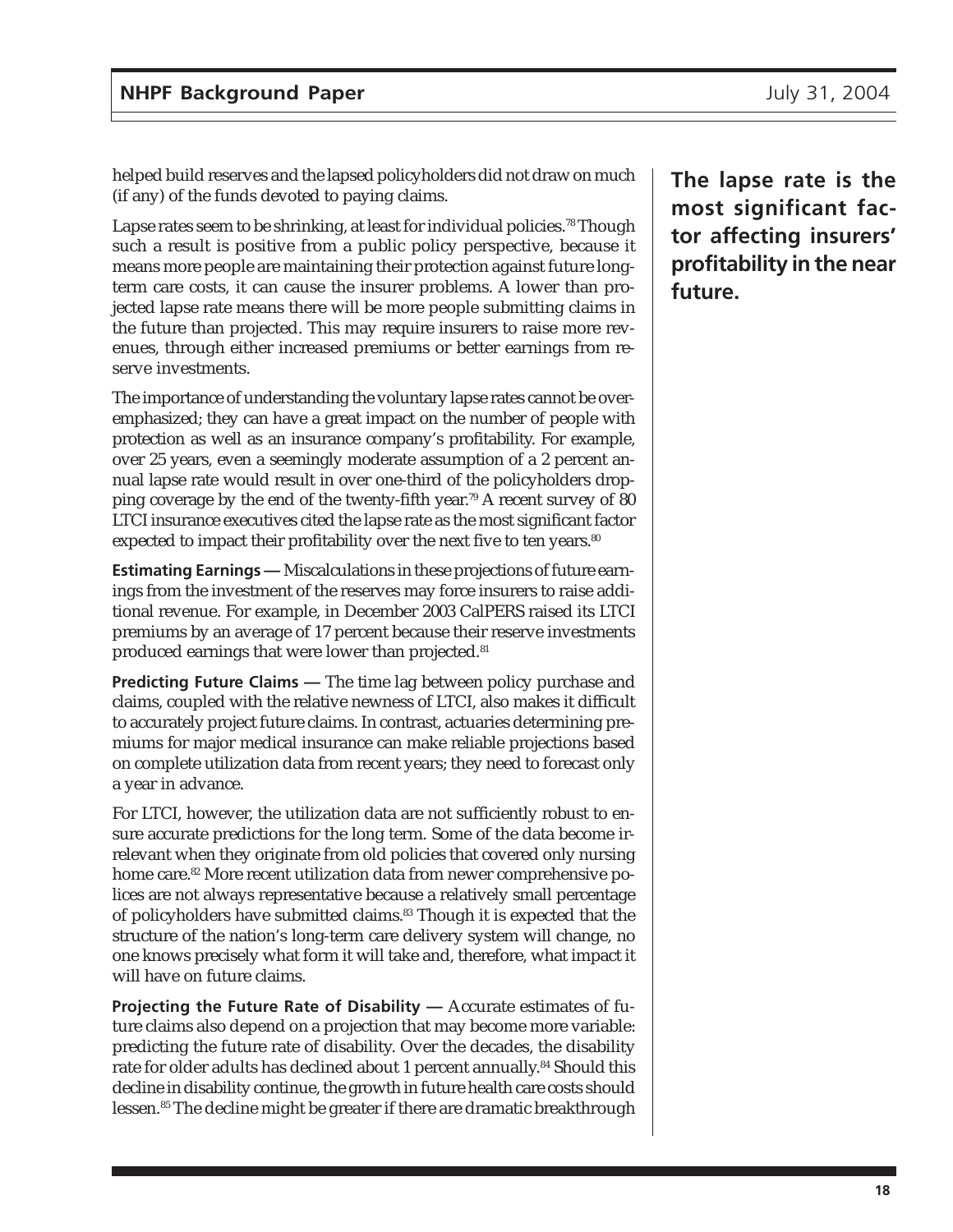discoveries in treatments for such chronic disabling conditions as Alzheimer's disease.

However, there is some concern that the current obesity epidemic could reduce or even reverse the historical decline in disability. One study estimates that between 2000 and 2020 with the current growth in obesity rates, the incidence of disability among 50- to 69-year-olds might increase by 18 percent for men and 22 percent for women.<sup>86</sup> If this proves accurate, the current claims projections could be underestimating future payouts.

## **EFFORTS TO BOOST SALES**

It will take time before many of the LTCI challenges are better understood and methods are developed to address them. With the oldest baby boomers fast approaching retirement, LTCI supporters assert that the federal government should stimulate sales sooner rather than later.<sup>87</sup> Consequently, several strategies for boosting sales are being proposed.

**Educating the Public —** Several studies have revealed that many people understand neither their risk of needing long-term care services nor their financial vulnerability due to limitations in Medicare and Medicaid.88 The 1987 federal government task force on LTCI recommended that DHHS create a public information campaign to make people aware of Medicare and Medicaid coverage limitations. In early 2005, the department will test a public education campaign in four states to inform the public about their vulnerability for long-term care costs.<sup>89</sup>

**Adding New Tax Incentives —** There are federal proposals to make the tax deductions under HIPAA more extensive. Many LTCI policyholders do not itemize their deductions or they fail to meet the 7.5 percent medical expense threshold, limiting the effectiveness of the deduction currently allowed. The Bush administration's FY 2005 budget request proposed that the LTCI tax deduction be made available (as an "above the line" deduction) to all filers regardless of medical expenses or whether the filer itemized.90 The proposed Long-Term Care and Retirement Security Act of 2003 (S. 1335 and H.R. 2096) would amend the tax code to allow the coverage of workers' LTCI premium contributions under employer "cafeteria" benefit plans (where employees get to choose among a variety of benefit options) and flexible spending accounts.

**Revisiting the Partnership Program —** There is a resurgence of federal policymaker interest in expanding the Partnership Program. A total of 17 states have enacted legislation to create a Partnership Program should the OBRA 1993 restriction requiring Medicaid recovery of assets be repealed.91 The Long-Term Care Partnership Program Act of 2004 (S. 2077 and H.R. 1406) would remove the OBRA 1993 restriction on allowing additional states to create LTCI policies similar to those in the Partnership Program. The Bush administration's proposed FY 2005 budget also encourages the repeal of the OBRA 1993 restriction.

**There is a possibility that the current obesity epidemic could reduce or even reverse the historical decline in disability.**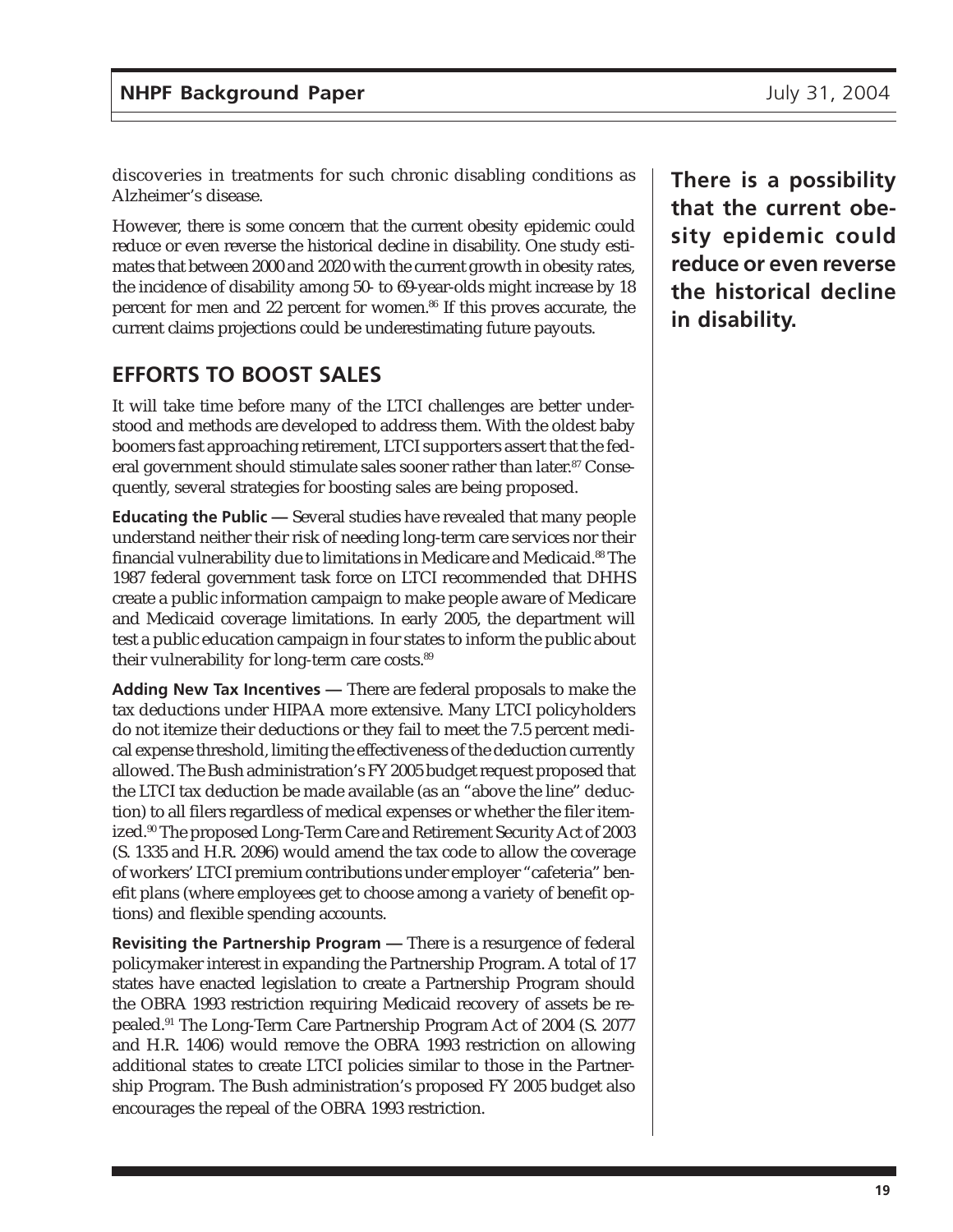**Tapping into Personal Assets —** Another strategy to spur sales is to encourage people to use untapped assets for the purchase of LTCI. The most discussed is having aging homeowners take advantage of their home equity via a reverse mortgage. Almost 80 percent of people age 65 and older own a home, and their average home equity exceeds \$111,500.<sup>92</sup> Homeowners can purchase a LTCI policy with the proceeds of a standard reverse mortgage, but under The American Homeownership and Economic Opportunity Act of 2000, an additional incentive has been created: the up-front premium on government-insured reverse mortgages, equal to 2 percent of the home's value, is waived if the person uses all proceeds from that mortgage to purchase a federally qualified LTCI policy.<sup>93</sup> The Department of Housing and Urban Development is responsible for promulgating the regulations.<sup>94</sup>

The DHHS Web pages on Medicare also suggest older adults consider converting other types of financial instruments to pay for LTCI premiums or for long-term care services, such as life insurance settlements, viatical settlements, and deferred annuities.<sup>95</sup>

**Sponsoring of LTCI by Employers —** A strategy championed by some insurers and policymakers is to boost the sales of employer-sponsored group coverage; only 0.2 percent of all employers with 10 or more workers sponsor LTCI.96 Two options for encouraging sales are to include LTCI premiums under cafeteria benefit plans or to classify them as a medical expense to deduct from a flexible spending account.

Even without such tax incentives, however, the benefits of participating in employer-sponsored LTCI versus individual plans are still substantial. Marketing is made easier and less costly because the employer provides the insurer with a potential pool of applicants, and because materials, sales presentations, and enrollment are provided at the work site. Also, there is no insurance agent commission to pay (although consultants are often paid to organize and operate the program).

In addition to lower costs, another benefit to employer sponsorship is that medical underwriting becomes less restrictive perhaps because workers enroll in group policies at a younger age, thus reducing the threat of adverse risk selection. Some insurers in the employersponsored market to use the short-form of underwriting (which excludes detailed questions on medical history)<sup>97</sup> and others to enroll workers on a guaranteed issue basis.<sup>98</sup>

**Moving Beyond the Reimbursement Model —** Besides the numerous governmental initiatives for improving the sales of LTCI, some attention has shifted to examining the incentives the insurance industry might create. One idea is to adopt a policy that is more flexible than the LTCI market's prevailing reimbursement model. Under

## **A Different Type of Group Market**

The employer-sponsored group market for LTCI is different than that for medical insurance. Only 6 percent of employers sponsoring LTCI provide some type of premium contribution.99 And less than 10 percent of workers offered LTCI actually enrolled in the benefit.100 Participation rates are much higher for other types of insurance offered as an employee benefit: 32 percent for accidental death, 36 percent for supplemental life, 48 percent for long-term disability, and 83 percent for major medical insurance.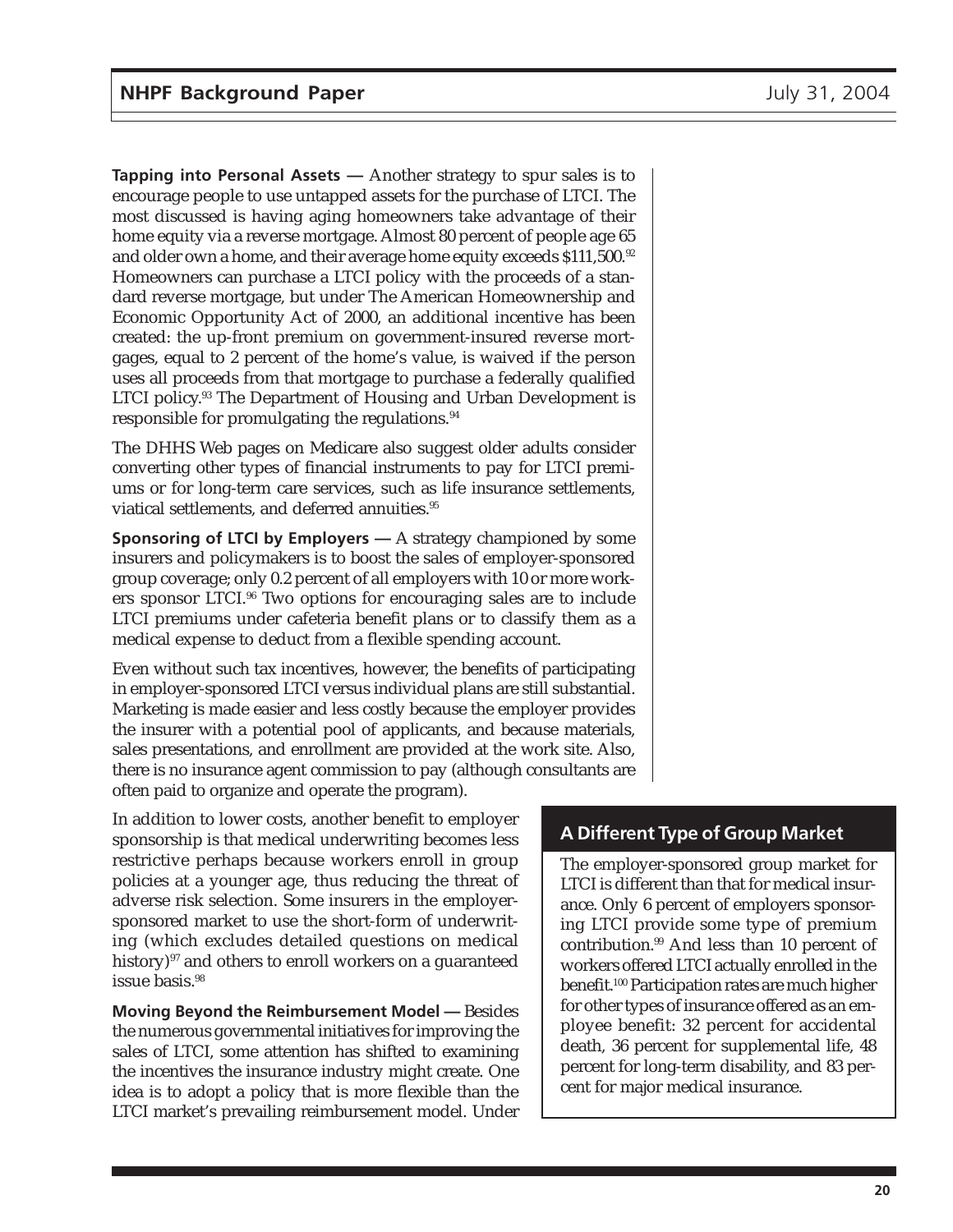the reimbursement model, the insurer pays the policyholder (not the provider) when he or she meets two conditions: the required benefit triggers (for example, needing assistance in some activities of daily living) and the receipt of covered services.

There are several shortcomings with the reimbursement model. As already noted, services are fixed at the time of purchase, yet the longterm care delivery system continues to change. Reimbursement models also lack an important benefit common among modern major medical insurance plans: bargaining power.<sup>101</sup> Most major medical insurers negotiate with providers to obtain discounts on their payment rates, often by contracting with some type of provider network like a managed care system or a preferred provider organization (PPO). As a result, the consumer benefits from premiums that are lower than they would be if full provider charges were paid and if bills had not been lowered by smaller coinsurance payments.

In long-term care, however, insurers have not been able to negotiate significant price discounts. The problem is that the total payments by LTCI are small in comparison to Medicaid and Medicare, so the lack of a significant volume of payments, or market share, leaves insurers with an inability to negotiate which in turn leaves the policyholder to seek out and pay for services on his or her own, often at the highest rates. Thus, the pressing question to ask is, if the primary benefit is simply cash reimbursement for specific services but without a significant provider discount, why tie it to the reimbursement model?

**Disability Model as an Alternative —** An alternative to the reimbursement model is one that provides payments to the individual irrespective of the type of services being delivered. This LTCI option, known as the "disability model," has been around for over a decade.102 It provides a cash benefit once the ADL benefit trigger is met, regardless of whether the insured actually utilizes services by a health provider. The money is used by the recipient as he or she sees fit. A few insurers have been selling disability model policies, but sales are hindered by their more expensive price. The reason for the higher cost is that the disability model has one condition for qualifying for benefits (that is, the ADL requirement), whereas the reimbursement model has two conditions (that is, the ADL and receiving services covered by the LTCI policy). The addition of the second requirement reduces the likelihood of future payout of benefits.

A more radical alternative is an annuity model that links long-term care and income security through a combined life and disability annuity. One model proposes a base benefit consisting of a monthly life annuity payout of \$1000.103 When a person incurs one level of disability, an additional \$2000 is added to the monthly base; for a more severe level of disability, another \$1000 monthly increment is added. This money could be used to purchase the type of services the policyholder finds most appropriate for

**A more radical alternative is an annuity model that links longterm care and income security through a combined life and disability annuity.**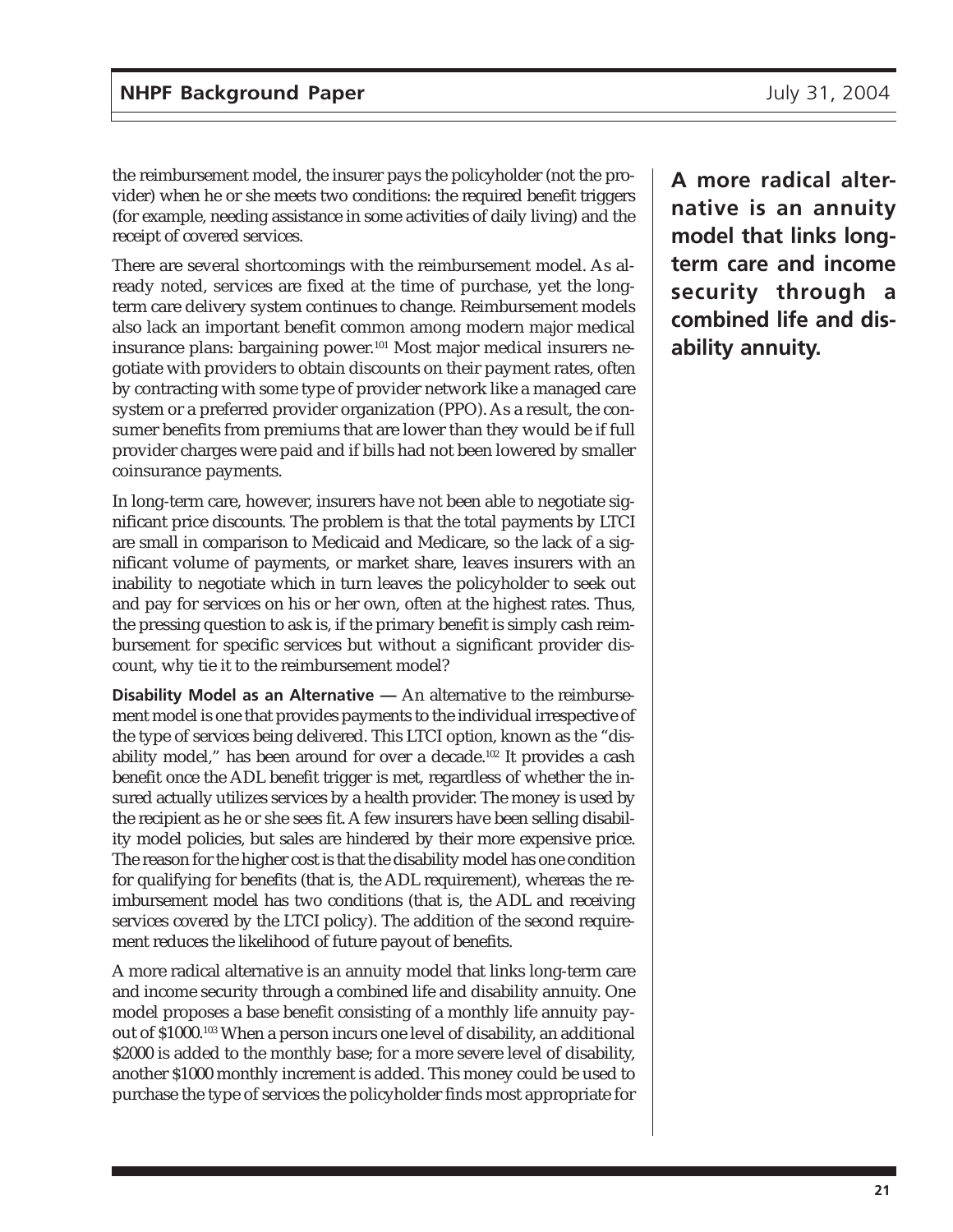his or her circumstances. This annuity model is expensive: for a person purchasing an inflation-protected policy at age 65, the one-time purchase cost is estimated to be \$219,000.104

# **WHAT DOES THE FUTURE HOLD?**

The obstacles to creating effective LTCI may seem daunting. The future demands for services will be great, and most baby boomers are not prepared for their future long-term care needs. Consequently, a close examination of any option addressing the long-term care financing problem will likely reveal complex challenges and present difficult trade-offs. Nonetheless, LTCI is the primary long-term care financing option most discussed as a solution.

Many factors will influence the exact role LTCI will play in financing long-term care. Some of the factors are inherent to the issue of financing long-term care: the direction and magnitude of future disability rates, a future era in which resources in the public sector will likely be increasingly constrained, and the unpredictable effects of a changing long-term care delivery system.

But other factors are more specific to LTCI: consumer awareness of the need to prepare for long-term care needs, the changing lapse rates, the effectiveness of state insurance oversight, and the growth in the employersponsored market. Although the effect of these individual factors is not certain, LTCI is sure to continue to change.

### **A Fourth Wave?**

The LTCI market is continuing to evolve, suggesting that LTCI has already entered a fourth wave of its history. Major changes include the following:

■ Changes in policy coverage. Several companies are offering policies that eliminate specific benefit maximums for each major category of benefit (for example, nursing home and home health), replacing them with "pooled benefits" in which covered services can be selected in any combination; the policyholder will be paid until the overall policy maximum is reached. Several insurers have increased their spousal discounts under individual policies. And one insurer has begun offering a "cash and counseling" plan that allows the policyholder to apply the daily benefit to a wide array of home and community services.<sup>105</sup>

■ Some companies provide long-term care management services that coordinate care and negotiate provider discounts.106

■ Nine states have agreed to join an interstate insurance product compact proposed by NAIC whereby state insurance regulators will jointly set uniform national standards and establish a single point of filing for insurance products including LTCI.<sup>107</sup> A total of 30 states are required for the compact to take effect.

**The LTCI market is continuing to evolve, suggesting that LTCI has already entered a fourth wave of its history.**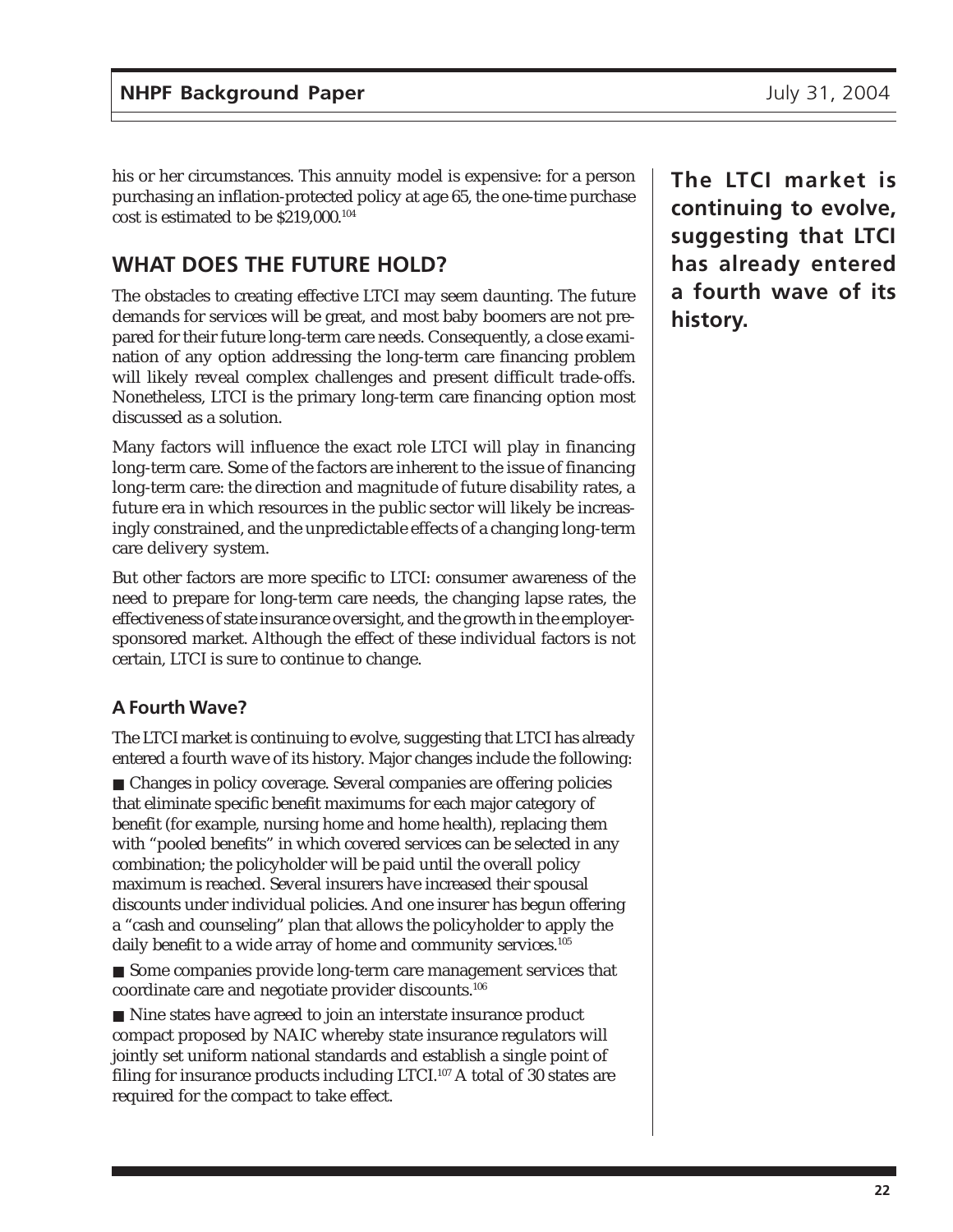■ Two surveys on 2003 sales provide mixed news. A survey of employersponsored insurance found that sales grew by 20 percent, bringing the compounded annual growth rate for the last five years to 54 percent.108 But when the sales from the one-time roll out of the federal program are excluded, the remainder of the employer-sponsored market experienced a 17 percent decline in 2003. The other survey found a 7 percent decline in individual LTCI sales.109

■ Restructuring within the industry. Several companies have either merged or are no longer selling LTCI. In 2002, there were a total of 104 companies selling LTCI, 23 fewer than the year before and the lowest number since 1988.110 One of the more recent exits was longtime seller TIAA-CREF, which sold its share of the business to MetLife in December 2003.111

## **Window of Opportunity May Be Closing**

The pressures created by the growing need to care for the aged are unrelenting. Existing delivery systems of long-term care will have to be expanded; new systems of health and medical care will have to be built; and more experts in geriatric care will have to be trained. While some of this effort may be financed by existing programs, new funds would lower the barriers to care.

The window of opportunity for developing new funding in advance of the financing squeeze will not remain open forever, and other pressures are expected to mount concurrently, creating even greater demands on scarce resources. In a 2002 testimony, the GAO noted that without "substantive reform of entitlement programs, a rapid escalation of federal spending for Social Security, Medicare, and Medicaid beginning in less than 10 years from now is virtually certain to overwhelm the rest of the federal budget."112 Prefunding long-term care needs, that is, creating financial protection of older adults through savings, social insurance, or the purchase of LTCI, could lessen the need to compete with other public programs for funding in the future.

There is no consensus on which is the best model to pursue when addressing the long-term care needs of the nation. Some prefer a social insurance model, whereas others prefer a voluntary insurance model that is based on personal responsibility. How important a role LTCI will play in either model is not clear. But the debate is likely to get heated at times. As one analyst noted, "No other part of the healthcare system generates as much passionate dissatisfaction as the organization and financing of long-term care services."<sup>113</sup>

**Prefunding long-term care needs could lessen the need to compete with other public programs for funding in the future.**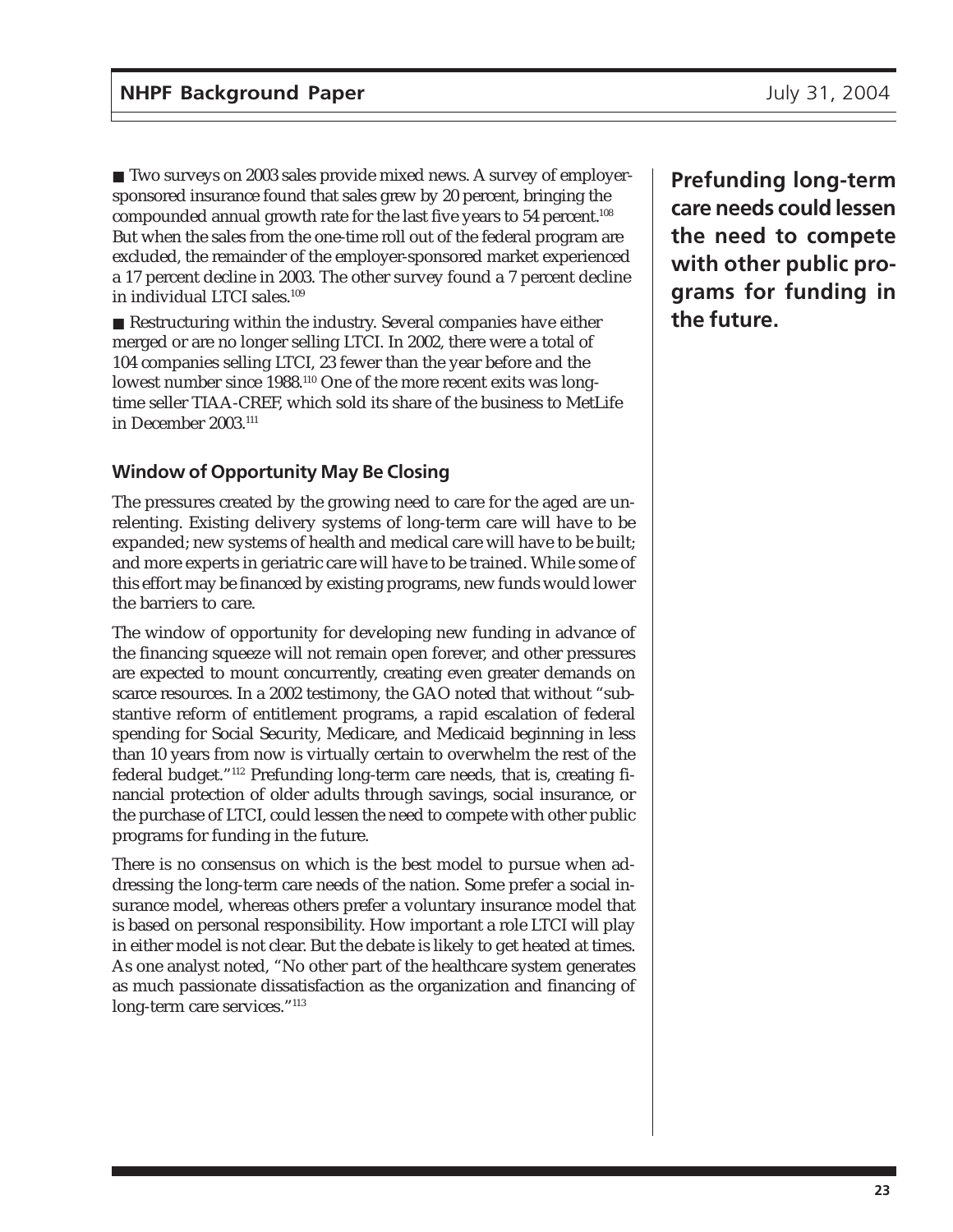### **ENDNOTES**

1. William F. Laurie and Patrick A. Iler, "The Graying of the National Budget," presented at the Joint Statistical Meetings, August 13, 1984; available at http://archive.gao.gov/ otherpdf3/124889.pdf.

2. William Scanlon, "Long-Term Care and the Policy Agenda," conference remarks from "The 21<sup>st</sup> Century Challenge: Providing and Paying for Long-Term Care," sponsored by the Long-Term Care Financing Project, Georgetown University, May 21, 2003, 6; accessed on May 20, 2004 at http://ltc.georgetown.edu/pdfs/remarks.pdf.

3. Congressional Budget Office (CBO), *Financing Long-Term Care for the Elderly*, Washington, DC, April 2004, 13; available at ftp://ftp.cbo.gov/54xx/doc5400/04-26-LongTermCare.pdf.

4. American Academy of Actuaries, *Long-term Care: Actuarial Issues in Designing Voluntary Federal-Private LTC Insurance Programs*, Public Policy Monograph, Washington, DC, January 1999, 6; accessed May 15, 2004 at www.actuary.org/pdf/health/LTC.pdf.

5. CBO, *Financing Long Term Care*, 5; and Congressional Budget Office, "Projections of Expenditures for Long-Term Care Services for the Elderly," memorandum, Washington, DC, March 1999, 5, available at ftp://ftp.cbo.gov/11xx/doc1123/ltcare.pdf. The estimates of expenditures for long-term care services can vary depending on the populations included (for example, all people receiving long-term care services versus older adults receiving services) and which services are defined in long-term care (for example, some services are more acute in nature, such as skilled nursing home care after a hospitalization, whereas other services are nonmedical, such as assisting a person with bathing in their home). To facilitate consistency in projecting the future long-term care costs of older adults, this paper uses the CBO estimates.

6. CBO, *Financing Long Term Care*, 3. Figure 2 does not include a valuation for the extensive amount of informal care. The CBO report does include a second chart that estimates the value of informal care and its impact on the payer shares.

7. William J. Scanlon, U.S. General Accounting Office (GAO), "Long-Term Care Insurance: Better Information Critical to Prospective Purchasers" (GAO/T-HEHS-00-196), testimony before the Special Committee on Aging, U.S. Senate, September 13, 2000, 9; accessed June 29, 2004 at www.gao.gov/new.items/he00196t.pdf.

8. CBO, *Financing Long-Term Care*, 5; and CBO, "Projections of Expenditures," 5. The projections assume there will be a growth in sales in LTCI. Also, the report did not project payer expenditures beyond 2020 because there was too much uncertainty.

9. Congressional Budget Office, *The Long-Term Budget Outlook*, Washington, DC, December, 2003, 27; available at ftp://ftp.cbo.gov/49xx/doc4916/Report.pdf.

10. Paul Fronstin and Dallas Salisbury, "Health Care Expenses in Retirement and the Use of Health Savings Accounts," Issue Brief, Employee Benefits Research Institute, Washington, DC, July 2004, 11–12.

11. For purposes of this paper the term "long-term care insurance" refers to insurance that is voluntary (the individual chooses whether to purchase) and private (the policies are sold and administered by insurance companies). This contrasts with social insurance, where participation and contributions are usually mandatory and the program is administered by or under the direction of the government.

12. Susan Coronel, *Long-Term Care Insurance in 2002*, America's Health Insurance Plans, Washington, DC, June 2004, 24.

13. CBO, "Projections of Expenditures," 5.

14. Coronel, *Long-Term Care Insurance in 2002*, 15. The cumulative figure of 9.2 million policies sold represents the total number of all types of LTCI policies ever sold. Not all of these policies are still in force because some policyholders have died, exhausted their benefits, had their policies cancelled, replaced their policies with new ones, or stopped paying their premiums. As of 2002, approximately 30 percent of individual policies sold were no longer in force (Coronel, *Long-Term Insurance in 2002*, 23).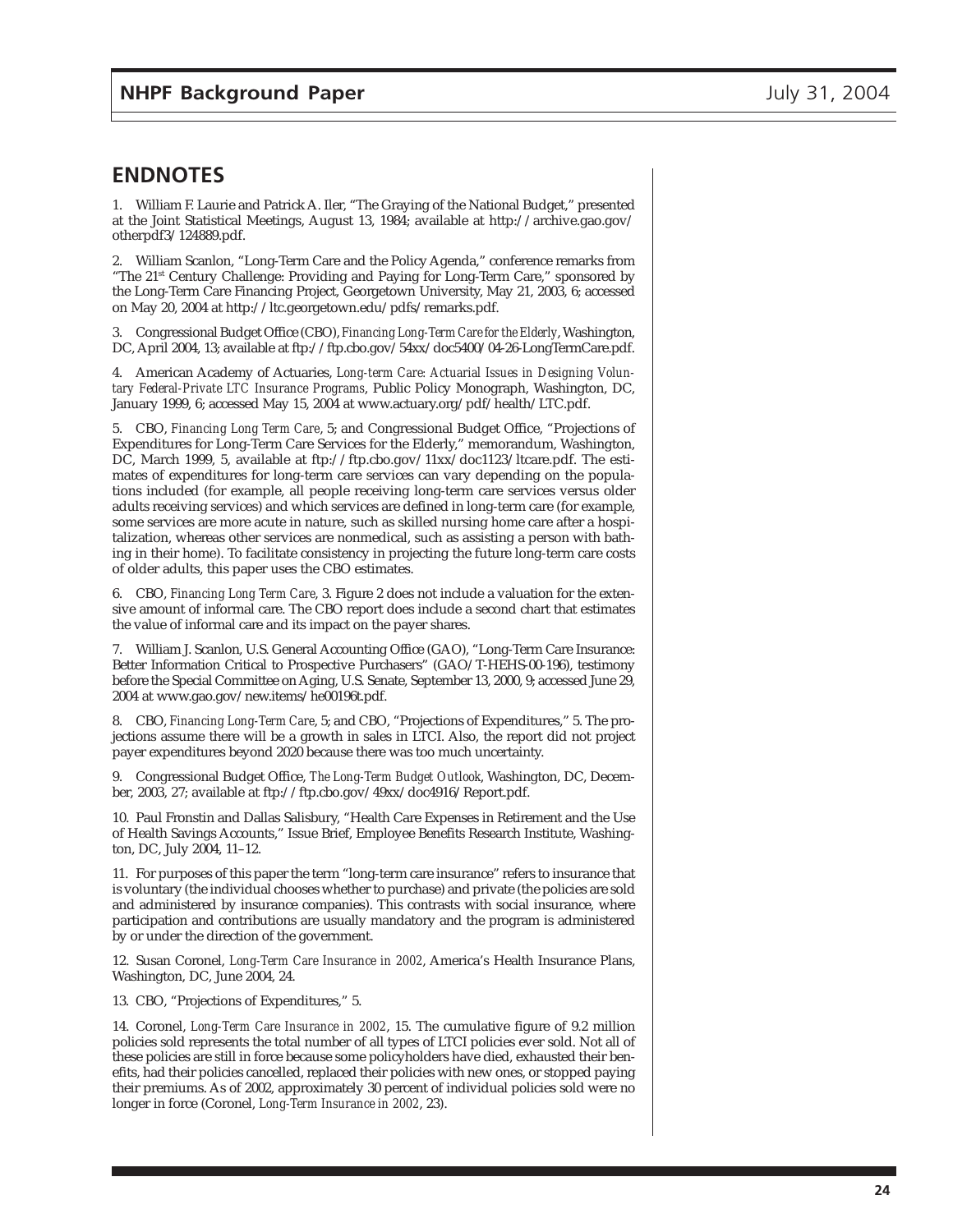15. Figures based on simulations by the Brookings Institution and the American Council of Life Insurers, as cited in Jeremy Pincus, "Employer-Sponsored Long-Term Care Insurance: Best Practices for Increasing Sponsorship," Issue Brief, Employee Benefit Research Institute, Washington, DC, April 2000, 3. The 28 percent projected reduction in Medicaid nursing home costs is based on the Brookings model that assumes that people aged 40 and over purchase group LTCI coverage that is appropriate for their financial circumstances. The 21 percent reduction figure from the American Council of Life Insurers assumes that everyone over age 35 who can afford LTCI purchases a policy and that 75 percent retain their policies to 2030.

16. Janemarie Mulvey and Barbara Stucki, *Who Will Pay for the Baby Boomers' Long-Term Care Needs?* American Council of Life Insurers, Washington, DC, April 1998, 13, 14 and 18.

17. A recent estimate on the number of older adults who currently have purchased LTCI, under 10 percent, is noted by Scanlon, testimony, 10.

18. For a description of 14 LTCI plans being sold in the early 1980s see Mark R. Meiners, *The State of the Art in Long-Term Care Insurance*, National Center for Health Services Research, U.S. Department of Health and Human Services, Washington, DC, April 9, 1984.

19. Estimates of commission ranges based on Forbes Consulting, *Long-Term Care Insurance Thought Leader Report*, Lexington, MA, November 2003, 7; and Claude Thau, Thau Inc., Overland Park, KS, telephone communication with author, June 14, 2004.

20. James Firman, William Weissert, and C. E. Wilson, *Private Long-Term Care Insurance: How Well Is It Meeting Consumer Needs and Public Policy Concerns?* United Seniors Health Cooperative, Washington, DC 1988, cited in General Accounting Office, *Long-Term Care Insurance: State Regulatory Requirements Provide Inconsistent Consumer Protection*, (GAO/HRD-89-67), Washington, DC, April 1989, 13; available at http://161.203.16.4/d25t7/138707.pdf.

21. Under the McCarran-Ferguson Act (P.L. 79-15) enacted in 1945, states have the primary responsibility for regulating the insurance industry (GAO, *Long-Term Care Insurance: State Regulatory Requirements*, 10).

22. Gordon Trapnell, Actuarial Research Corporation, telephone communication with author, July 12, 2004. Until the first NAIC Model Law for LTCI was developed in 1986, most states had legislation that designated a policy sold to people over age 65 that included skilled nursing facility benefits as a Medicare Supplemental (or Medigap) Policy. Regulating under Medigap rules had some important effects. For example, there was the assumption that benefits would rise with annual medical inflation, and hence there would be frequent premium increases. Also, to ensure that policyholders received sufficient value, an insurer had to project that benefit payments would exceed minimum loss ratios (for example, an average of 60 percent of the annual premiums would be paid in benefits over the life of the policies). One could argue that a better regulatory model (in addition to components of long-term disability insurance) would have been life insurance, for which there is a need to build reserves that will help cover future benefits—a process known as prefunding. With prefunding, large proportions of the premiums charged at earlier ages are accumulated along with investment earnings to defray the very large (and certain) claims at advanced ages. Thus in the early years of a policy, little of the premium should be paid in benefits; conversely, in the latter years the premiums can cover only part of the claims, with the reserves and the earnings from the reserves paying the rest. The NAIC model regulations were revised in 2000 to eliminate the minimum loss ratio requirement (except for premium rate increase requests) and were replaced with requirements that initial premium reviews be certified by an actuary.

23. Nelda McCall, Ed., "Long Term Care: Definition, Demand, Cost, and Financing," in *Who Will Pay for Long Term Care? Insights From the Partnership Program* (Chicago: Health Administration Press, 2001), 22.

24. For a sampling of the articles and reports published in the mid-1980s, see the bibliography of U.S. General Accounting Office, *Long-Term Care Insurance: Coverage Varies Widely in a Developing Market* (GAO/HRD-87-80), Washington, DC, May 1987, 49–52; accessed May 22, 2004 at http://161.203.16.4/d28t5/133657.pdf.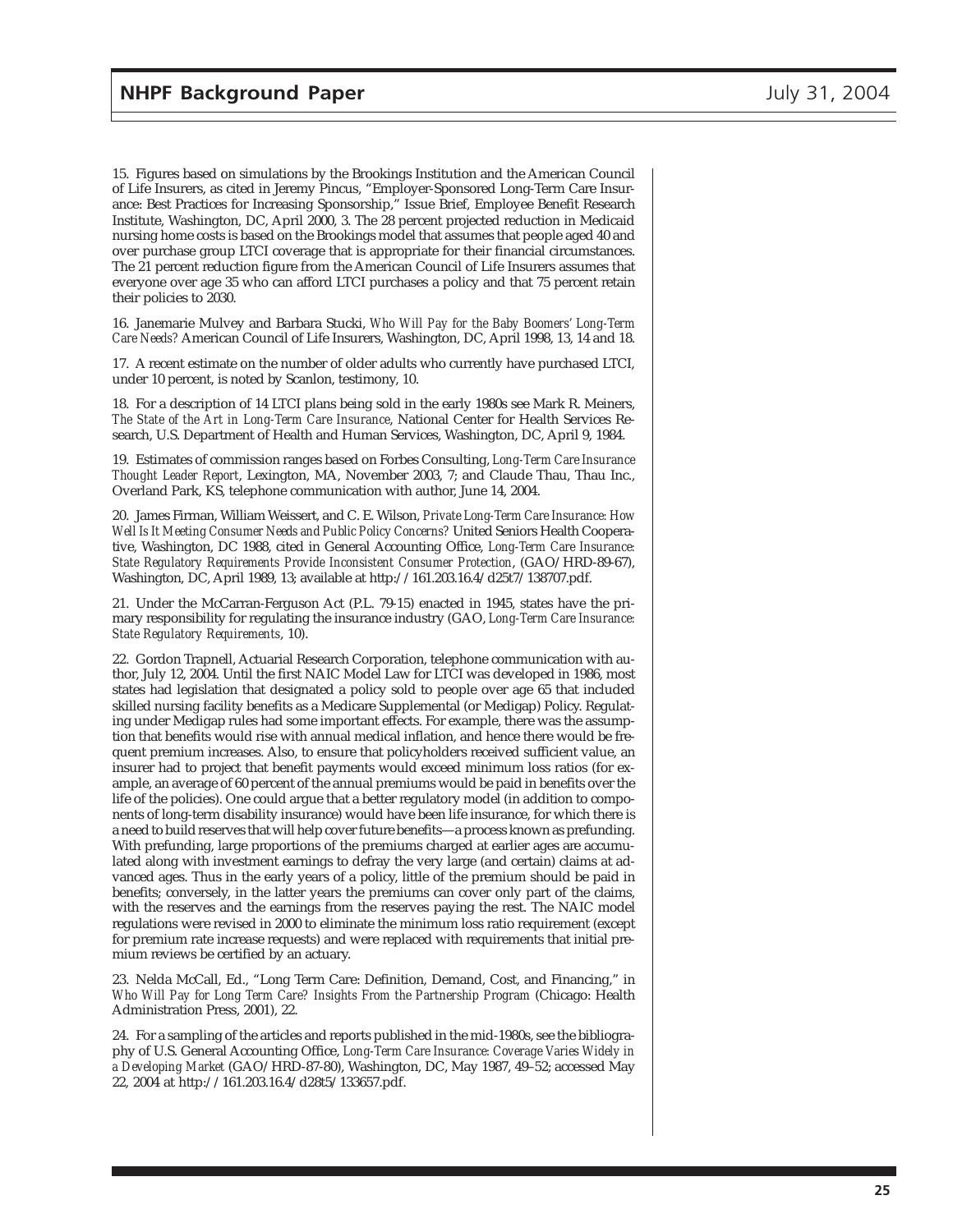25. A summary article that describes the basic components of the prototype is Mark R. Meiners and Gordon R. Trapnell, "Long-Term Care Insurance, Premium Estimates for Prototype Policies," *Medical Care*, 22, no. 10 (October 1984): 901–911.

26. Debra Lipson and Elizabeth Donohoe, *State Actions on Long-Term Care Insurance*, Intergovernmental Health Policy Project, George Washington University, Washington, DC, May 1989, Appendix A.

27. Mary Beth Senkewicz, National Association of Insurance Commissioners, telephone communication with author, June 23, 2004.

28. Gary L. Corliss, "Society of Actuaries Long Term Care Intercompany Study," PowerPoint presentation at the 16th Private Long Term Care Conference, San Antonio, Texas, February 13, 2003; accessed May 22, 2004 at www.ltcedfoundation.org/conference\_2003/index.html.

29. Mark R. Meiners, Hunter McKay, and Steven Gross, "Implementing the Partnership: The National Program Office," in *Who Will Pay for Long Term Care? Insights From the Partnership Program*, Nelda McCall, Ed. (Chicago: Health Administration Press, 2001), 49–64.

30. The average daily cost for a private nursing home room in 2003 was \$181, from CBO, *Financing Long Term Care*, x.

31. Calculations by author based on comparisons of average premiums for younger purchasers with and without 5 percent compound inflation protection. Data from Coronel, *Long-Term Care Insurance in 2002*, 32.

32. GAO, *Long-Term Care Insurance: State Regulatory Requirements*; GAO, *Long-Term Care Insurance: Risks to Consumers Should Be Reduced* (GAO/HRD-92-14), Washington, DC, December 1991, available at http://161.203.16.4/d31t10/145492.pdf; GAO, *Long-Term Care Insurance: Better Controls Needed in Sales to People With Limited Financial Resources* (GAO/ HRD-92-66), Washington, DC, March 1992, available at http://161.203.16.4/d32t10/ 146366.pdf; and *Long-Term Care Insurance: High Percentage of Policyholders Drop Policies* (GAO/ HRD-93-129), Washington, DC, August 1993.

33. GAO, *Long-Term Care Insurance: Risks to Consumers*, 23.

34. GAO, *Long-Term Care Insurance: Risks to Consumers*, 5.

35. Andy Schneider, Medicaid Policy, LLC, Washington, DC, telephone communication with the author, July, 26, 2004.

36. Mark V. Nadel, U.S. General Accounting Office, letter to The Honorable John D. Dingell, Committee on Energy and Commerce, U.S. House of Representatives (GAO/HRD-92-44R), Washington, DC, September 25, 1992, accessed June 10, 2004 at http://161.203.16.4/d35t11/ 147802.pdf; and U.S. General Accounting Office, *Long-Term Care Insurance: Proposals to Link Private Insurance and Medicaid Need Close Scrutiny* (GAO/HRD-90-154), Washington, DC, September 1990, accessed June 12, 2004 at http://161.203.16.4/d23t8/142333.pdf.

37. Congressional Budget Office, *An Analysis of the Administration's Health Proposal*, Washington, DC, February 1994, 6 and 13.

38. Coronel, *Long-Term Care Insurance in 2002*, 15.

39. Forbes Consulting, *Long-Term Care Insurance Thought Leaders Report*, 14.

40. For ADLs, see: "Long Term Care Glossary," California Department of Insurance, revised December 15, 2003; accessed June 10, 2003 at www.insurance.ca.gov/docs/FS-Consumer.htm; for benefit triggers, see: Stephanie Lewis, John Wilkin, and Mark Merlis, *Regulation of Private Long Term Care Insurance: Implementation Experience and Key Issues*, prepared for The Kaiser Family Foundation, March 2003, 18; accessed May 23, 2004 at www.kff.org/insurance/ loader.cfm?url=/commonspot/security/getfile.cfm&PageID=14371.

41. AARP Bulletin Online, *States Offering Tax Incentives for Long-Term Care Insurance in 2002*, January 2003; accessed May 23, 2004 at www.aarp.org/bulletin/longterm/Articles/ a2003-06-23-taxincentives-.html.

42. Joint Committee on Taxation, "Description of Federal Tax Rules and Legislative Background Relating to Long-Term Care" (JCX-18-01), March 26, 2001; accessed on May 24,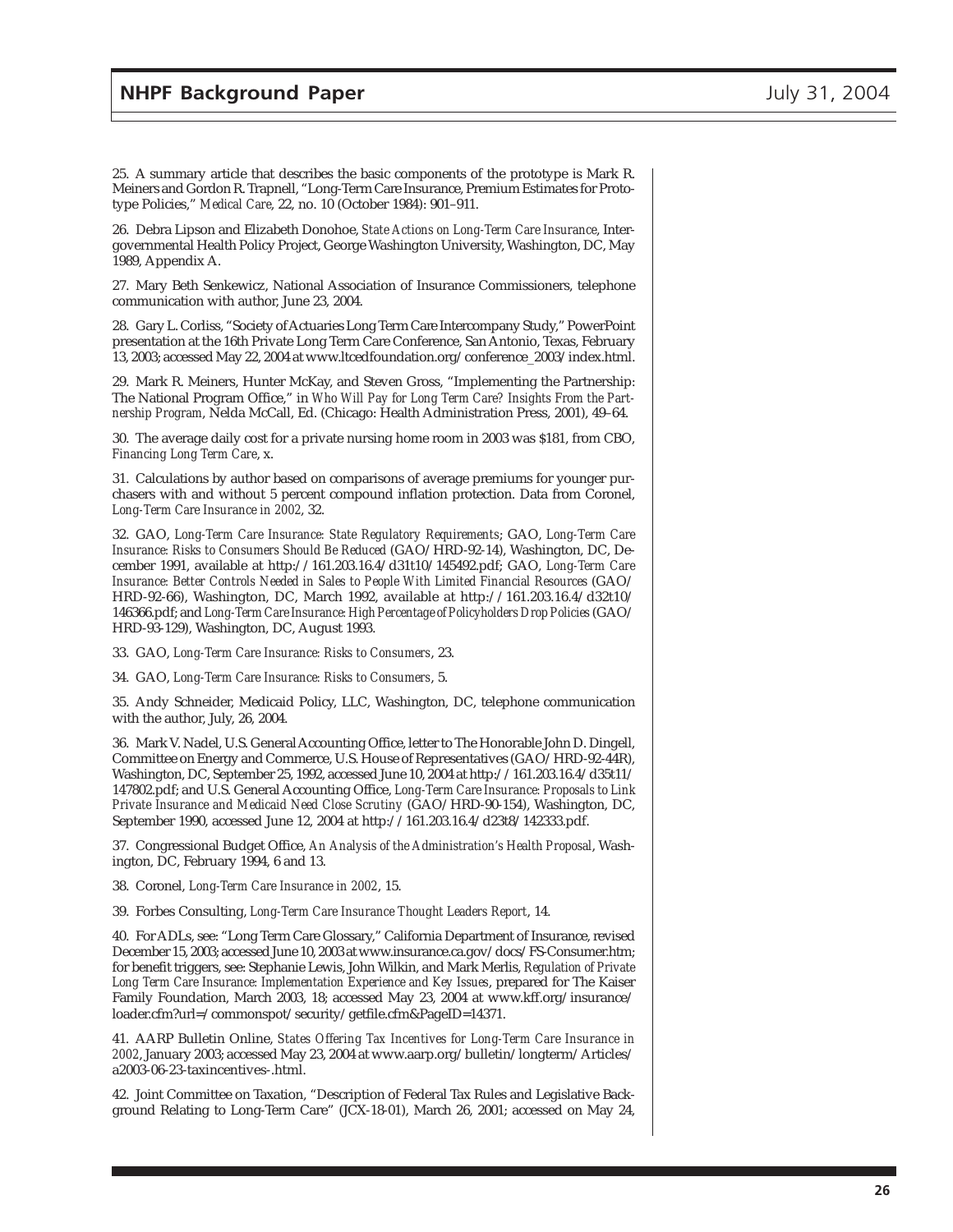2004 at www.house.gov/jct/x-18-01.pdf. A more generous tax subsidy was attempted in 1999 when Congress passed The Taxpayers Refund and Relief Act, which would have extended the tax subsidy to those who did not itemize their deductions. However, President Clinton vetoed the bill.

43. Minnesota Department of Employee Relations, "Survey of States That Offer Long Term Care Insurance to Employees and/or Retirees," updated August 2003; accessed May 10, 2004 at www.doer.state.mn.us/ei-gen/pdfs/STATESUR.pdf.

44. John Cutler, Federal Office of Personnel Management, e-mail communication with author, April 10, 2004.

45. Cutler, e-mail, April 10, 2004.

46. One ballpark estimate credits the federal offering for spurring the purchase of an additional 50,000 individual policies. John Haslett, Haslett Management Group, Reston, Virginia, telephone communication with author, June 25, 2004.

47. Cutler, e-mail, April 10, 2004.

48. Very few people of the other eligible groups, such as parents of workers, enrolled in a plan.

49. Minnesota Department of Employee Relations, "Survey of States"; and MetLife, "State of Michigan's Long-Term Care Educational Campaign Raises Public Awareness for Long-Term Care," press release, June 26, 2003, accessed June 20, 2004 at www.metlife.com/ Applications/Corporate/WPS/CDA/PageGenerator/0,1674,P2850%257ES363,00.html.

50. See James R. Knickman and Emily K. Snell, "The 2030 Problem: Caring for Aging Baby Boomers," *Health Services Research*, 37, no. 4 (August 2002), 849–884; James R. Knickman, Kelly A. Hunt, Emily K. Snell, Lisa Maria B. Alecxih, and Daid L. Kennell, "Trends: Wealth Patterns Among Elderly Americans: Implications for Health Care Affordability," *Health Affairs*, 22, no. 3 (May/June 2003): 168–174; and Mark Merlis, *Private Long-Term Care Insurance: Who Should Buy It and What Should They Buy?*, prepared for The Kaiser Family Foundation, March 2003, accessed April 10, 2004 at www.kff.org/insurance/upload/14370\_1.pdf.

51. The terms "Financially Independent"and "Medicaid Bound" are from Knickman and Snell, "The 2030 Problem," 864.

52. In the early years of LTCI, it was found that many low-income people were purchasing LTCI (see GAO, *Long-Term Care Insurance: Better Controls Needed*). This led the NAIC and states to set up "suitability rules" that require insurance agents to better examine the financial status of applicants in order to screen out inappropriate purchases by people who cannot afford LTCI.

53. For a report on sales to people with low incomes, see GAO, *Long-Term Care Insurance: Better Controls Needed*.

54. Knickman and Snell, "The 2030 Problem," 864.

55. The term "Tweeners" was coined by Tim Smeeding "Nonmoney Income and the Elderly: The Case of the Tweeners." *Journal of Policy Analysis and Management* 5, no. 4 (1996): 707–724. It has since been popularized by James Knickman and Emily Snell.

56. Merlis, *Private Long-Term Care Insurance*, iii.

- 57. Fronstin and Salisbury, "Health Care Expenses," 4.
- 58. Coronel, *Long-Term Care Insurance in 2002*, 16.
- 59. Merlis, *Private Long Term Care Insurance*, viii.

60. A survey of nonbuyers found that 46 percent responded that it was too confusing to know which policy was right for them (LifePlans Inc., *Who Buys Long Term Care Insurance in 2000? A Decade of Study of Buyers and Nonbuyers,* Health Insurance Association of America, Washington, DC, October 2000, 34).

61. Bonnie Burns, "Consumers," in *Who Will Pay for Long Term Care? Insights From the Partnership Program*, Nelda McCall, Ed. (Chicago: Health Administration Press, 2001), 128.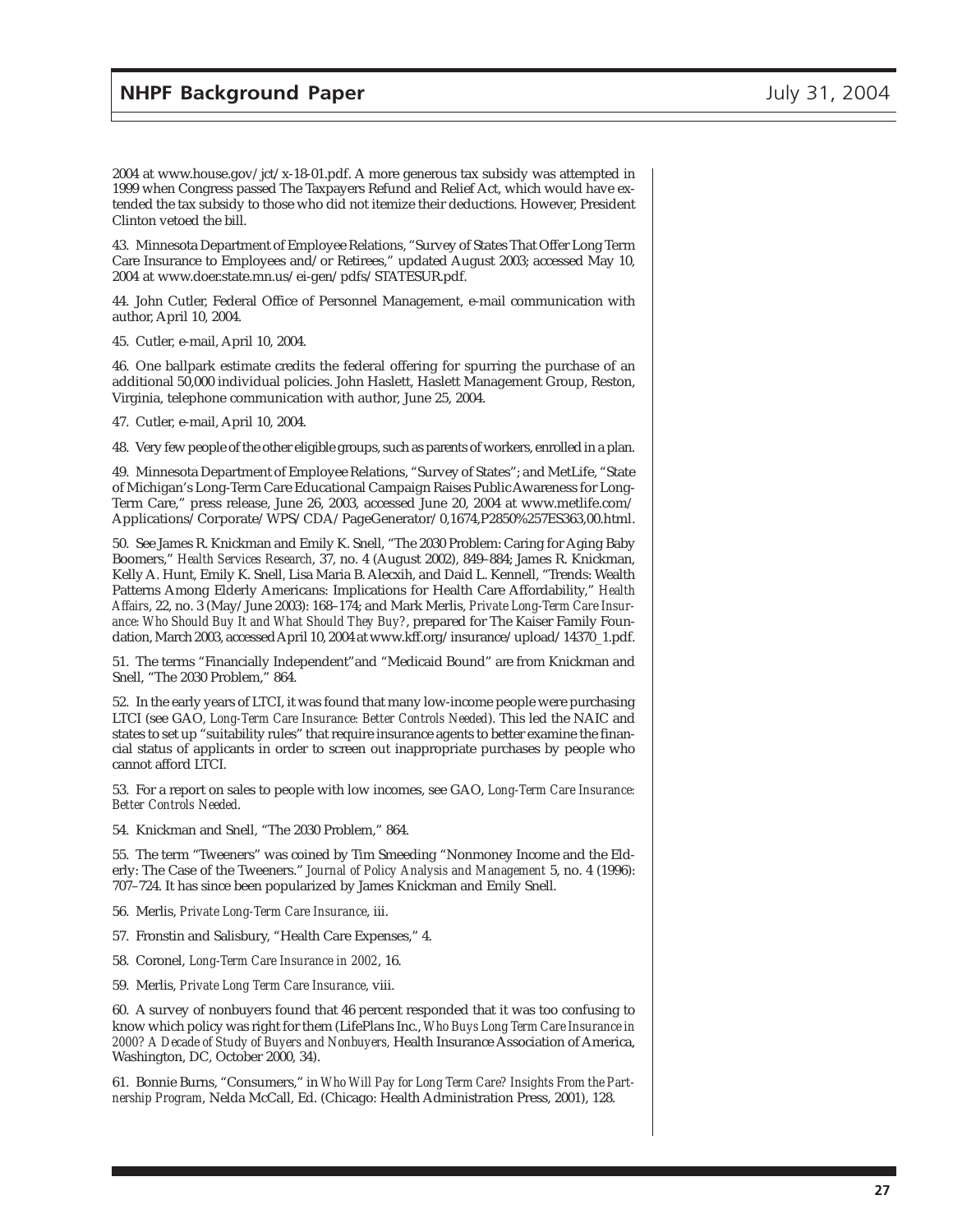62. Senkewicz, telephone communication, June 23, 2004.

63. Senkewicz, telephone communication, June 23, 2004.

64. Counteracting this state variation is the practice of some insurers who voluntarily comply with the new NAIC standards, unless the state standard is more stringent.

65. Steven Lutzky, Lisa Maria B. Alecxih, and Ryan Foreman, *Long-Term Care Insurance: An Assessment of States' Capacity to Review and Regulate Rates* (#2002-02), AARP Public Policy Institute, Washington, DC, February 2002, 9; accessed May 22, 2004 at http://research.aarp.org/ il/2002\_02\_ltc.pdf.

66. Calculations by author based on the premium revenue figures cited in Lewis, Wilkin, and Merlis, *Regulation of Private Long Term Care Insurance*, 36.

67. Trapnell, telephone communication, July 12, 2004.

68. Calculations by author comparing base coverage premium rates for younger age groups with same coverage plus the addition of a nonforfeiture benefit, using data from Coronel, *Long-Term Care Insurance in 2002*, 32, table 7.

69. As for much of the industry regulations, there are variations: some states can go back to an insurer and require a previously approved policy to meet newly adopted standards.

70. More policies are including an "alternative plan of care" provision in which an insurer can approve of other services not explicitly covered under the plan, such as assistive technology. However, payment of the alternative care is usually subject to the insurance company's review and may require that the alternative service be less expensive than what would otherwise cost under the usual benefits.

71. Joyce Ruddock, MetLife Long-Term Care, telephone communication with author, April 2, 2004; and Jane Bryant Quinn, "Your Policy May Be Sold," *Cincinnati Post*, May 5, 2000.

72. There are little data available on the magnitude and frequency of rate hikes. However, the California Insurance Commissioner has produced two annual rate guides listing the recent premium rate increases requested by companies selling LTCI in that state. The reports include rate increase requests from every state the insurer that sells LTCI (California Department of Insurance, "2003 Long-Term Rate Guide," revised December 22, 2003; accessed May 24, 2004 at www.insurance.ca.gov/SAB/Premium\_Surveys/LTC-Rate\_Guide/ rate\_history.html). Also, increases of 40 percent or more were reported in "Thousands See Rise in Long-Term Care Insurance Premiums," *Minnesota Senior News*, Saint Paul/Minneapolis, MN, October 2003, 26, no. 10, 3; and Ann Davis, "Shaky Policy: Unexpected Rate Rises Jolt Elders Insured for Long-Term Care," *Wall Street Journal*, June 22, 2000, A1.

73. Allan Kanner, "Long Term Care Insurance," testimony before the Special Committee on Aging, U.S. Senate, September 13, 2000; accessed June 1, 2004 at http://aging.senate.gov/ events/hr58ak.htm. After a lawsuit was filed by policyholders, the premium increases were rescinded by the insurer.

74. Kathleen Sebelius, Commissioner of Insurance, State of Kansas, "Long-Term Care Insurance: Protecting Consumers from Hidden Rate Hikes," testimony before the Special Committee on Aging, U.S. Senate, September 13, 2000; accessed April 14, 2004 at http://aging.senate.gov/events/hr58ks.htm.

75. Gordon Trapnell, Actuarial Research Corporation, telephone communication with author, July 28, 2004.

76. California Department of Insurance, "2003 Long-Term Care Rate Guide."

77. Lewis, Wilkin, and Merlis, *Regulation of Private Long Term Care Insurance*, 27.

78. Marianne Purushotham, Jennifer L. Douglas, and Wendy P. Weston, *Long-Term Care Insurance Persistency Experience*, LIMRA, International, Inc., Windsor, CT, 2004, 8.

79. Calculation by author. The use of a 2 percent lapse rate is for illustrative purposes only. Actual rates are higher in the early years and can be lower in the latter years.

80. Purushotham, Douglas, and Weston, *Long-Term Care Insurance Persistency Experience* 11.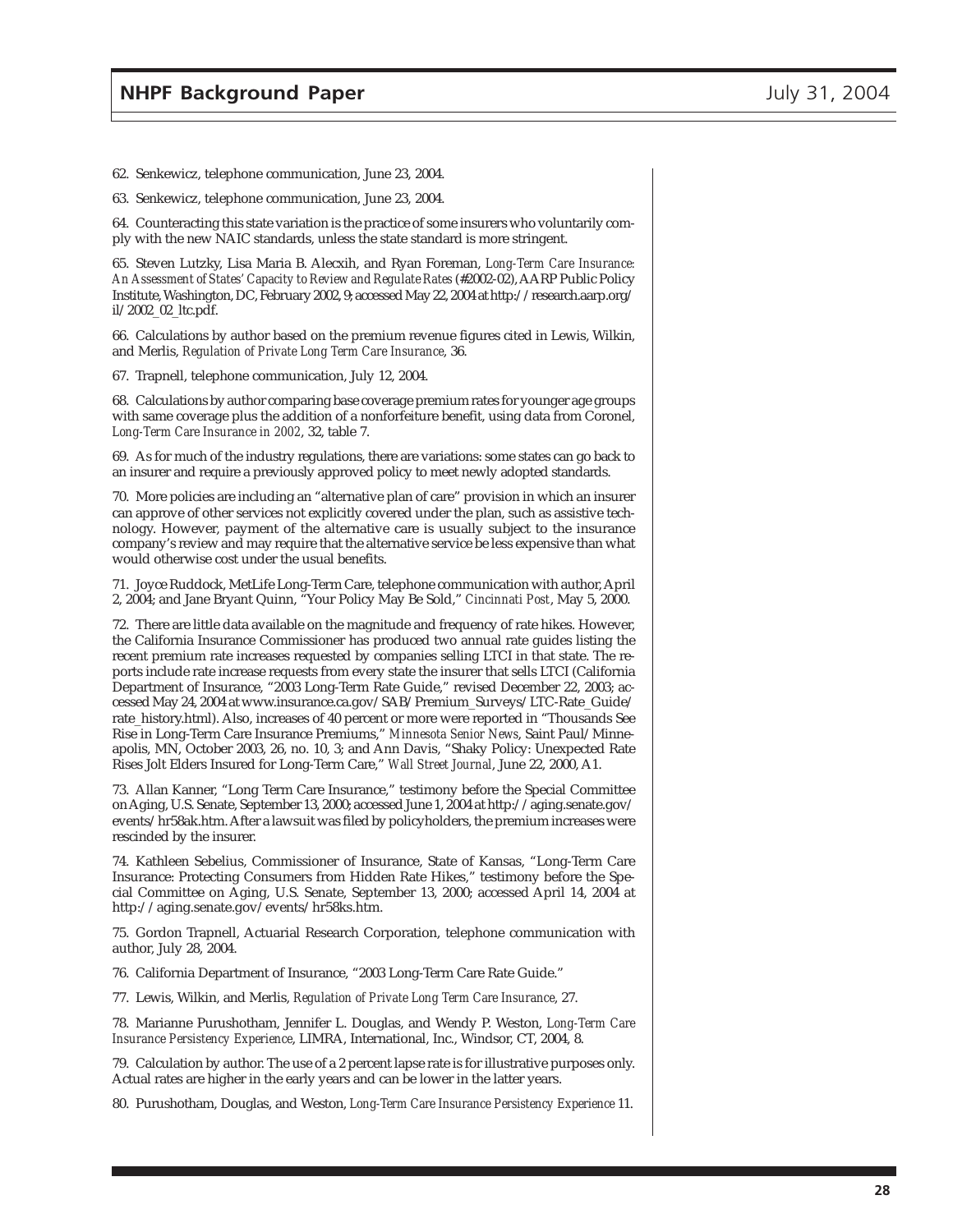81. Tom Peterson, CalPERS, telephone communication with author, July 7, 2004.

82. Lewis, Wilkin, and Merlis, *Regulation of Private Long Term Care*, 28.

83. Lewis, Wilkin, and Merlis, *Regulation of Private Long Term Care*, 29.

84. David M. Cutler, "Declining Disability Among The Elderly," *Health Affairs*, 20, no. 6, (November/December 2001): 11.

85. Cutler, "Declining Disability," 24.

86. Roland Sturm, Jeanne S. Ringel, and Tatiana Andreyeva, "Increasing Obesity Rates and Disability Trends," *Health Affairs*, 23, no. 2, (March/April 2004): 203. The incidence of disability for this study was measured by the presence of any ADL limitations.

87. James Cantwell, "Long Term Care Insurance: Sooner Rather Than Later," in *Who Will Pay for Long Term Care? Insights From the Partnership Program* (Chicago: Health Administration Press, 2001), 264.

88. Nelda McCall, "Long Term Care: Definition, Demand, Cost, and Financing," 23.

89. Micheal O'Grady, Department of Health and Human Services, testimony before the Special Committee on Aging, U.S. Senate, June 22, 2004, 8; accessed June 28, 2004 at http://aging.senate.gov/\_files/hr126mo.pdf.

90. American Council of Life Insurers, "Tax Incentives for Long-Term Care Insurance In President's FY05 Budget," press release, February 6, 2004; accessed May 28, 2004 at www.forrelease.com/D20040206/dcf007.P2.02062004105108.16048.html.

91. Kevin P. Corcoran, National Association of Health Underwriters, "Long-Term Care Insurance," testimony before the Special Committee on Aging, U.S. Senate, June 22, 2004, Attachment #1: Partnership for Long-Term Care State Legislative Activity; accessed June 28, 2004 at http://aging.senate.gov/\_files/hr126kc.pdf.

92. Barbara Stucki, *Using Reverse Mortgages to Manage the Financial Risk of Long-Term Care*, presented at Managing Retirement Assets Symposium, Sponsored by the Society of Actuaries, Las Vegas, March 31 to April 2, 2004, 6–8; accessed June 14, 2004 at http://library.soa.org/ library-pdf/m-rs04-2\_7.pdf.

93. Alexis Ahlstrom, Anne Tumlinson, and Jeanne Lambrew, *Primer: Linking Reverse Mortgages and Long-Term Care Insurance*, joint publication of The Brookings Institute and The George Washington University, 2003, 12; available at http://www.brook.edu/dybdocroot/ views/papers/orszag/20040317.pdf. See also "Paying for Long-Term Care: Home Equity," Department of Health and Human Services Medicare Web Site; accessed June 1, 2004 at www.medicare.gov/LongTermCare/Static/HomeEquityConv.asp?dest= NAV%7CPaying%7CHomeEquity.

94. Ahlstrom, Tumlinson, and Lambrew, *Primer*, 4.

95. "Paying for Long Term Care: Other Financing Options," U.S. Department of Health and Human Services Medicare Web Site; accessed June 1, 2004 at www.medicare.gov/ LongTermCare/Static/SelfInsurance.asp?dest=NAV%7CPaying%7COtherFinancingOptions# TabTop.

96. Pincus, "Employer-Sponsored Long-Term Care Insurance," 5.

97. Steven Lutzky, John Corea, and Lisa Alecxih, *A Survey of Employers Offering Group Long-Term Care Insurance to Their Employees*, U.S. Department of Health and Human Services, May 31, 2000, 28; accessed on March 12, 2004 at http://aspe.hhs.gov/daltcp/reports/ltcinsfr.htm.

98. Forbes Consulting, *Long-Term Care Insurance Thought Leaders Report*, 19.

99. Lutzky, Corea, and Alecxih, *A Survey of Employers*, 30.

100. Pincus, "Employer-Sponsored Long-Term Care Insurance," 5.

101. William Scanlon, "Policy initiatives to expand public program coverage of long-term care," comments at "Financing Long-Term Care: Exploring Incremental Reforms" meeting, sponsored by the Long-Term Care Financing Project, Georgetown University, April 12, 2004.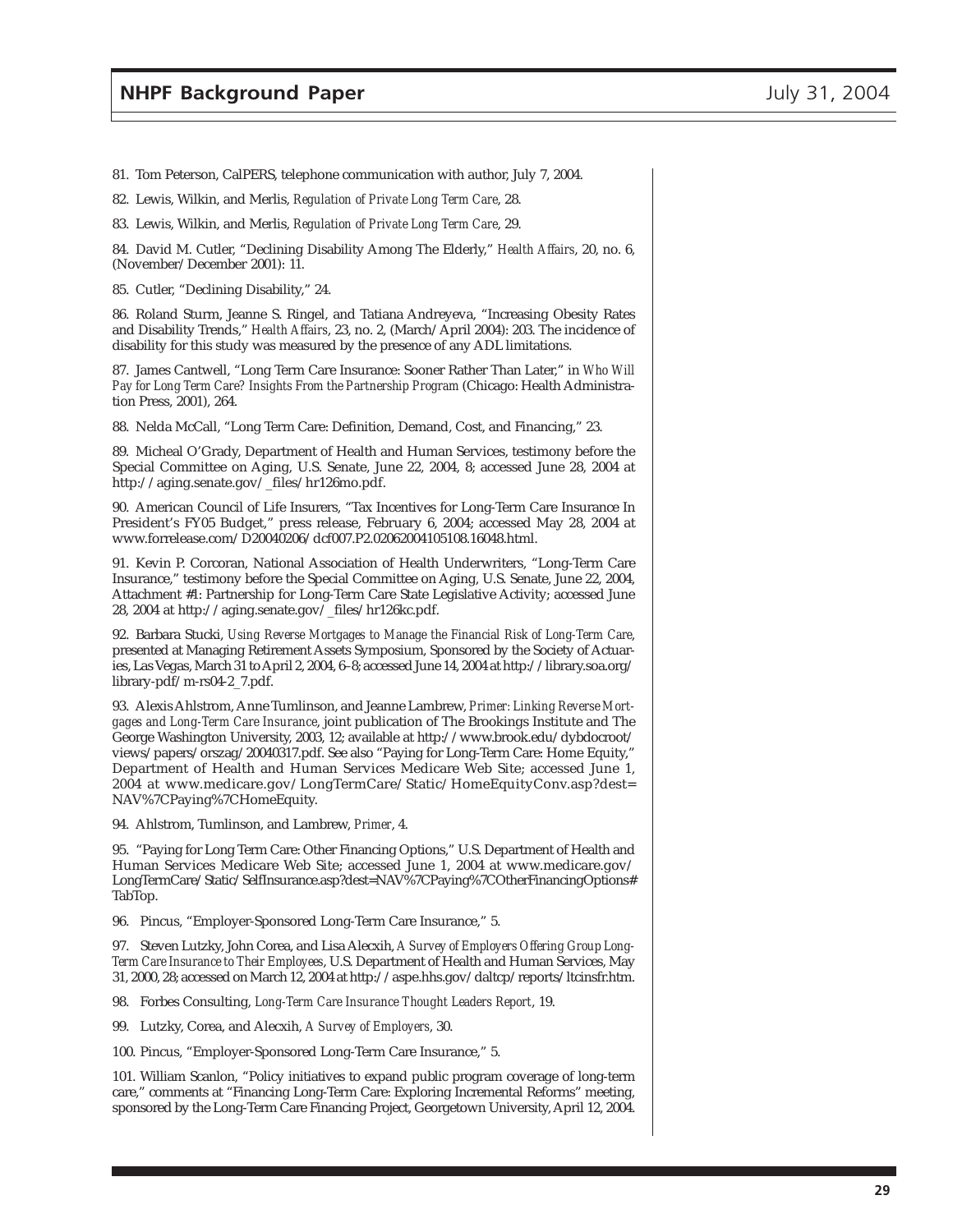102. Robyn Stone, "Providing Long-Term Care Benefits In Cash: Moving To A Disability Model," *Health Affairs*, 20, no. 6 (November/December 2001): 96–108. It is important to note that disability model in LTCI is not to be confused with disability insurance.

103. Chris Murtaugh, Brenda C. Spillman, and Mark J. Warshawsky, "In Sickness and in Health: An Annuity Approach To Financing Long-Term Care and Retirement," *The Journal of Risk and Insurance,* 68, no. 2 (2001): 225–254.

104. Murtaugh, Spillman, and Warshawsky, "In Sickness and in Health," 248.

105. Forbes Consulting, *Long-Term Care Insurance Thought Leader Report*, 14.

106. Cutler, e-mail, April 10, 2004.

107. "Interstate Insurance Product Regulation Compact," National Association of Insurance Commissioners; accessed May 28, 2004 at www.naic.org/compact/index.htm.

108. Jennifer Douglas, *U.S. Group Long-Term Care Insurance Industry Highlights, Annual 2003*, LIMRA International, 2004; Windsor, CT, 1. The LIMRA measure for new sales is annualized new premiums, which contrasts with the America's Health Insurance Plans's sales figures that are based on the number of new policies sold. An advantage of the LIMRA data is that it has a shorter time lag than the AHIP survey.

109. Jennifer Douglas, *LTC Insurance and Medicare Supplement, Industry Highlights, Annual 2003*, LIMRA International, 2004; Windsor, CT, 1.

110. Coronel, *Long-Term Care Insurance in 2002*, 16.

111. "Letter to Prospective Customer," TIAA-CREF Life Insurance Company, December 21, 2003; accessed June 26, 2004 at www.tiaa-cref.org/ltc/letter.html.

112. David M. Walker, U.S. General Accounting Office, "Long-Term Care: Aging Baby Boom Generation Will Increase Demand and Burden on Federal and State Budgets" (GAO-02- 544T), testimony before the Special Committee on Aging, U.S. Senate, Washington, DC, March 21, 2002; available at www.gao.gov/new.items/d02544t.pdf.

113. Joshua M. Weiner, "The Limits of the Partnership for Long Term Care," in *Who Will Pay for Long Term Care? ? Insights From the Partnership Program* (Chicago: Health Administration Press, 2001), 255.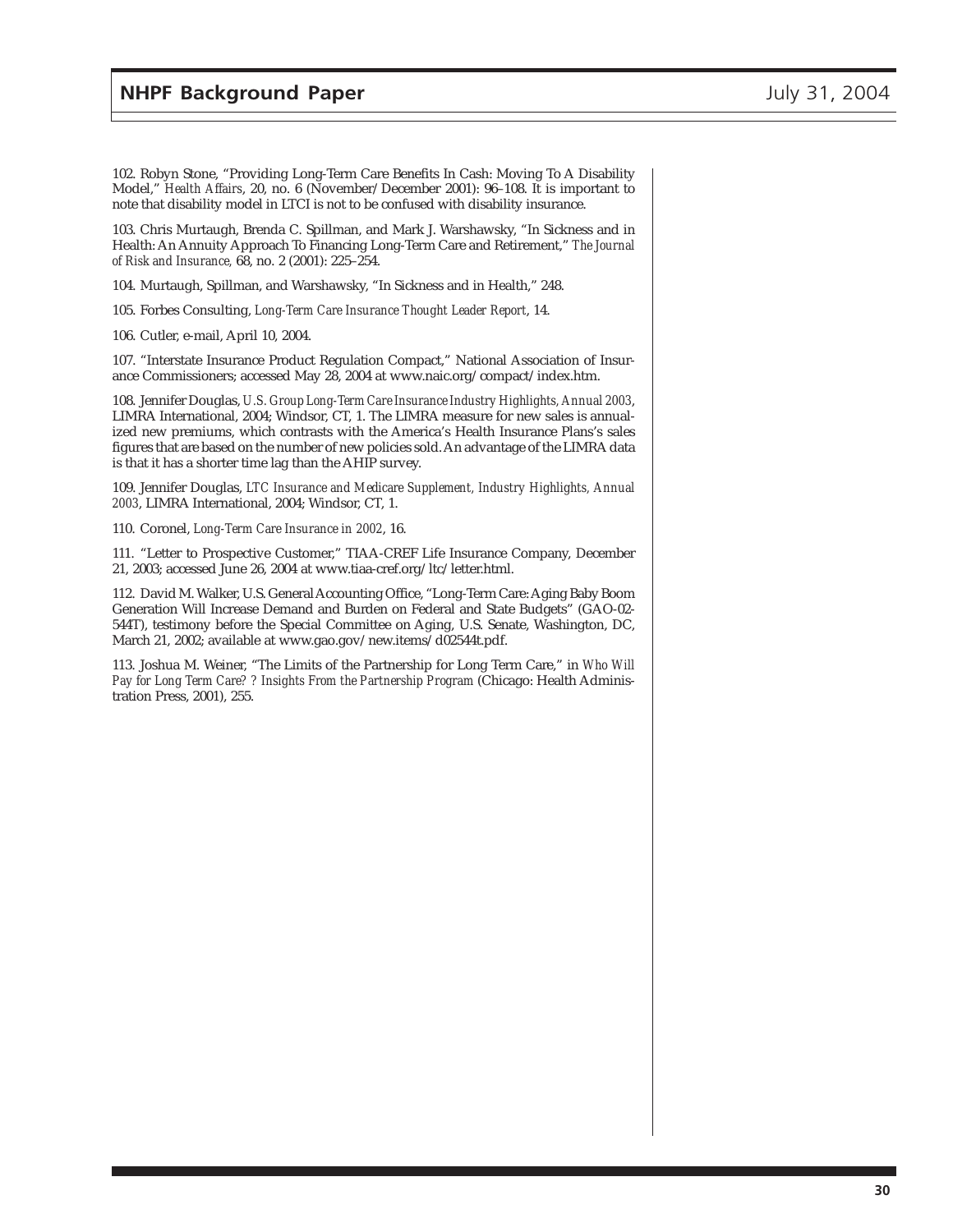## **APPENDIX**

#### **Glossary of Key Terms in LTCI**

■ **Activities of Daily Living (ADL).** Activities of daily living are everyday functions and activities that able-bodied individuals can perform without help: bathing, continence, dressing, eating, toileting, and transferring oneself from a bed or chair. The ADLs are used by state insurance regulations, the federal HIPAA law, and the insurance industry as one of the prerequisites (also know as "benefit triggers") in determining eligibility for claims payments.

■ **Benefit Period.** The length of time the insurance coverage will last, with common periods of one, two, three, or five years of coverage. Some offer lifetime coverage.

■ **Benefit Triggers.** In order to qualify for payment, the policyholder must meet certain conditions known as benefit triggers that determine whether a person has a physical or cognitive impairment that requires assistance with an ADL. The physical benefit trigger frequently requires assistance in two or three ADLs, whereas the cognitive impairment standard stipulates that the person needs supervision to protect him or herself or others from harm. Under reimbursement policies, the policyholder must also be receiving services.

■ **Covered Services.** A policyholder can select a facility-only policy, a home health–only policy, or a combination or comprehensive policy that includes benefits for all levels of care. Facilities-only coverage means services will be paid only when the policyholder is in a nursing home, assisted living facility, or hospice. Home health care can vary; some reimburse only for licensed or certified health care practitioners, some cover untrained personnel if under the supervision of a home health agency, and others provide benefits for informal caregivers such as friends and family.

■ **Daily Benefit Amounts.** Plans do not pay the provider for the service. Under the most common model, the reimbursement model, the insurer reimburses the policyholder for actual charges up to an amount selected by the purchaser. For example, the daily nursing home benefit amounts for the federal employees program range from \$50 to \$300. Home health rates are usually a percentage of the nursing home payment. Again, the policyholder can select from a range of percentages (for example, 50 to 100 percent of the daily nursing home benefit). Benefits can also be provided in weekly or monthly payments.

■ **Elimination Period.** After the policyholder meets the benefit triggers, the policyholder must wait for the plan to reimburse for services; wait times can range from 30 days to 180 days. For a 30-day elimination period, for example, the policyholder would start receiving reimbursement after paying 30 days of the covered service.